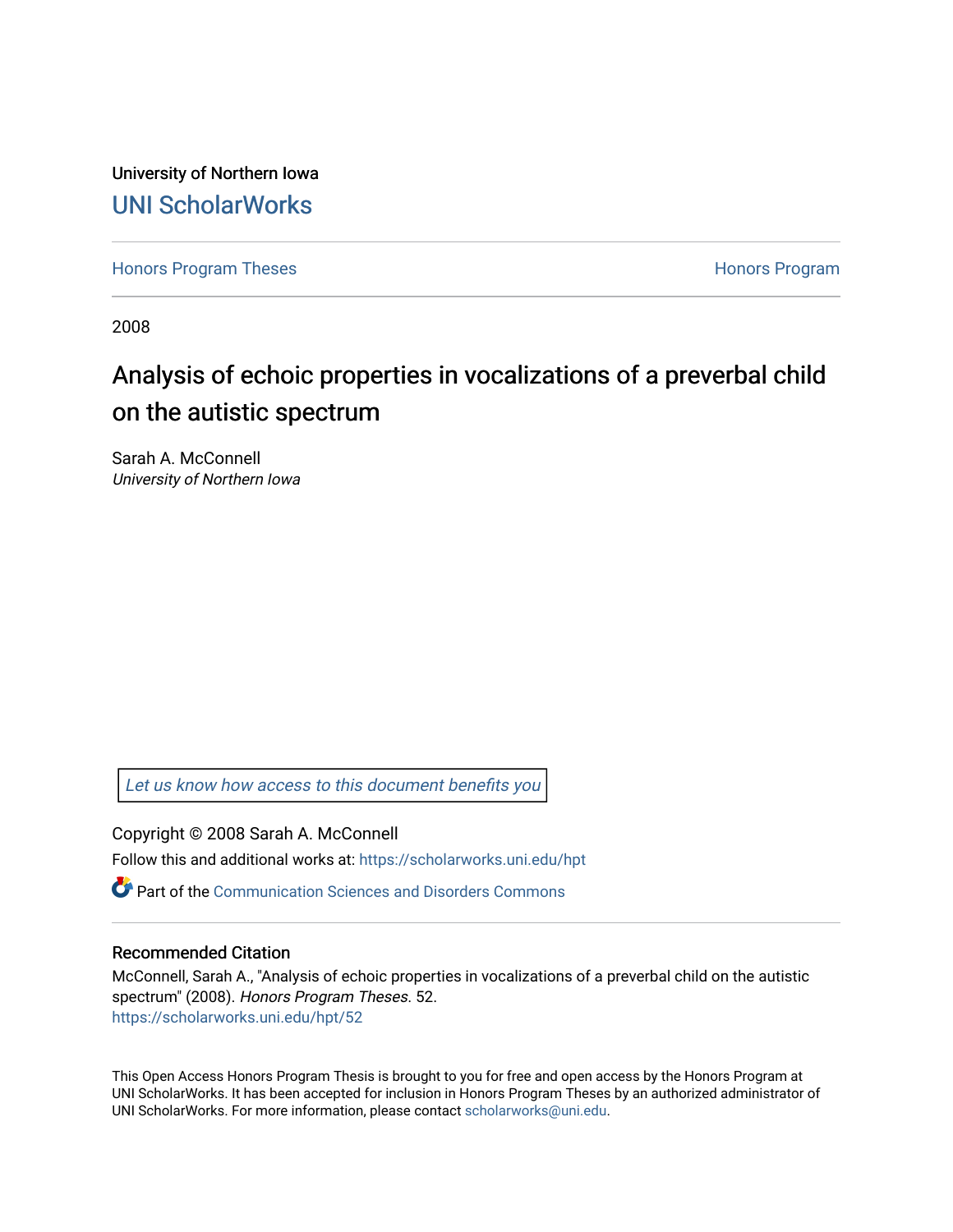# ANALYSIS OF ECHOIC PROPERTIES IN VOCALIZATIONS OF A PREVERBAL CHILD ON THE AUTISTIC SPECTRUM

A Thesis

Submitted

in Partial Fulfillment

of the Requirements for the Designation

University Honors with Distinction

Sarah A. McConnell

University of Northern Iowa

May 2008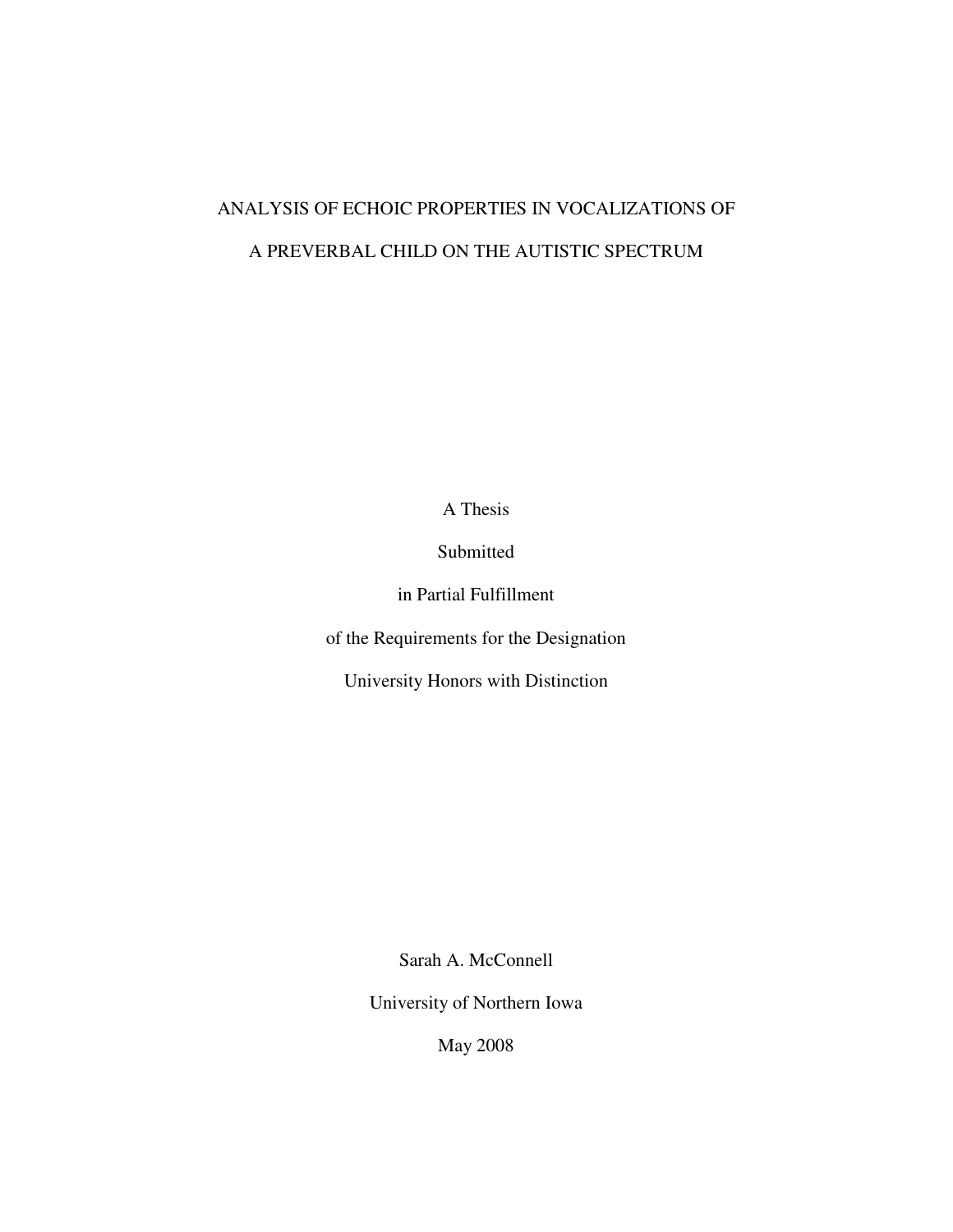This Study by: Sarah McConnell

Entitled: Analysis of Echoic Properties in Vocalizations of a Preverbal Child on the Autistic Spectrum

has been approved as meeting the thesis or project requirement for the Designation

University Honors with Distinction.

\_\_\_\_\_\_\_\_\_\_ \_\_\_\_\_\_\_\_\_\_\_\_\_\_\_\_\_\_\_\_\_\_\_\_\_\_\_\_\_\_\_\_\_\_\_\_\_\_\_\_\_\_\_\_\_\_\_\_\_\_\_\_\_\_ Date Dr. Theresa Kouri, Honors Thesis Advisor

\_\_\_\_\_\_\_\_\_\_ \_\_\_\_\_\_\_\_\_\_\_\_\_\_\_\_\_\_\_\_\_\_\_\_\_\_\_\_\_\_\_\_\_\_\_\_\_\_\_\_\_\_\_\_\_\_\_\_\_\_\_\_\_\_

Date Jessica Moon, Director, University Honors Program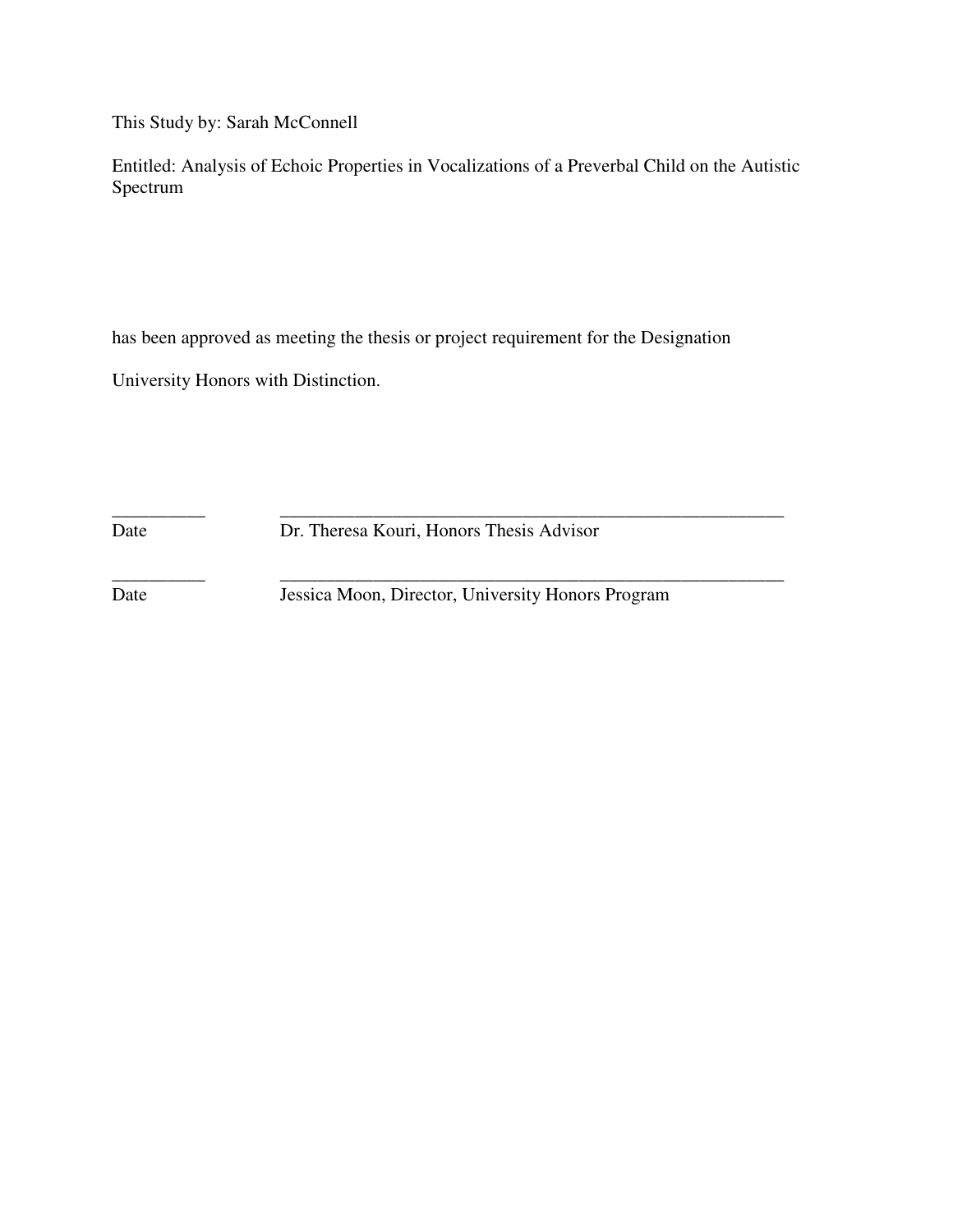# **Abstract**

 Echolalia, the echoing of words, is a hallmark of language in children with autism. Echolalia in autistic language is generally viewed as a manifestation of gestalt learning, a particular cognitive style that impacts language learning, memory, and overall cognition. While extensive research has investigated echolalia, research has not investigated non-word echoing.

 This study analyzed the average pitch, pitch range, and length of utterances made by a preverbal child with hallmarks of autism under two conditions: with a communication partner speaking in an animated voice, and with a communication partner speaking in a monotone voice. Analysis of results looked for evidence that the child's intonation patterns echoed that of the adult communication partner.

 Analysis of average pitch, pitch range, and length of utterance compared to condition yielded a statistically significant Condition effect caused by significantly lower average pitch of child vocalizations during the Monotone condition. No other statistically significant effects were found, and this main effect is not indicative of intonation echoing. However, qualitative evidence identified during analysis suggests some non-speech echoing.

 Due to the extensive evidence in other literature of communicative and developmental function in echolalia, further study of nonverbal echoes is warranted. Further study should focus on identification and differentiation of nonverbal echoes, as well as possible functions of nonverbal echoes in children who are not speaking.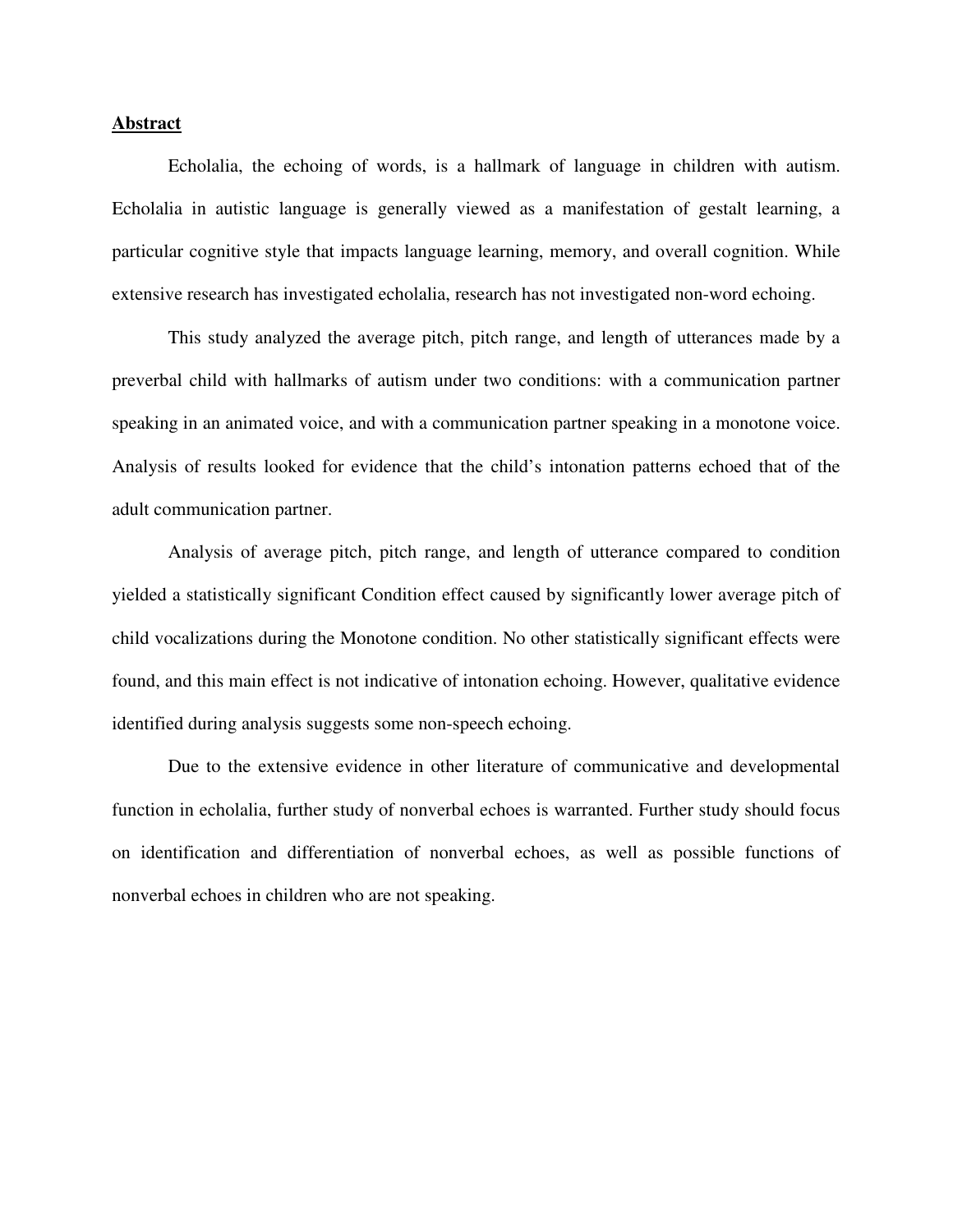# **I. Introduction**

 Autism is one of many disorders on the autistic spectrum, a continuum of developmental disorders characterized by impaired social interaction and social use of language, a lack of developmentally appropriate imaginative activities, and restricted, repetitive patterns of behavior, interests, and activities (American Psychiatric Association [APA], 1994). Language development in children with autism is generally delayed and disordered (APA, 1994). One characteristic of language in children with autism is echolalia, the echoing of words and phrases. While some echoing is present in typically developing language, echolalia in autistic language is different: it makes up a larger proportion of the child's speech, shows minimal change or revision, and occurs much later in development, typically in preschool and school age children (Fay, 1969).

 Echolalia has been shown to serve communicative functions in children with autism, including requesting, self-regulating, answering affirmatively, and turn-taking in a conversation (Prizant and Duchan, 1981, Prizant and Rydell, 1984). Echolalia also seems to show a developmental function: the frequency of echolalia and the percentage of utterances that are echolalic change as language competency increases. Also, mitigated echolalia, or echolalia with changes in words and sentence structure, increases along with language level and more appropriate use of language (McEvoy, Loveland, and Landry, 1988).

 Acoustic studies of the non-word vocalizations of children with autistic spectrum disorders show that they are different from those made by typically-developing peers (Schoen, Paul, Chawarska, Klin, & Volkmar, 2007), but no studies have explored the possibility of echoes in the non-word vocalizations of preverbal children with autism. Are these children not yet able to comprehend and respond to their communication partners, or are they comprehending and responding in a way that is not yet understood? Having seen verbal echoes serve a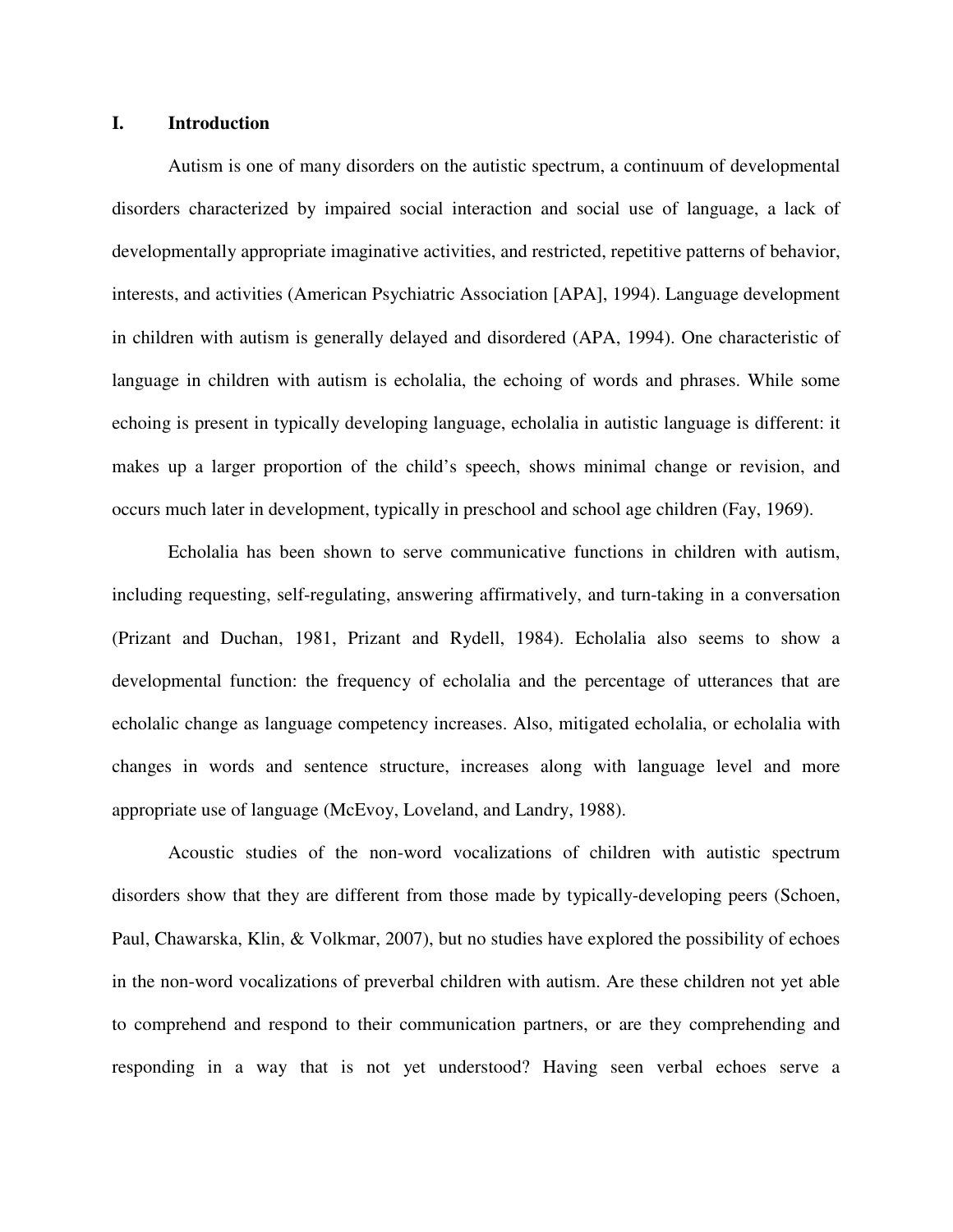developmental and communicative purpose in verbal children, this study seeks out nonverbal echoes for further study as a possible developmental stage or communicative act.

## **II. Purpose of Research**

 This case study analyzes the pitch and intonation patterns of vocalizations in a preverbal child on the autistic spectrum during interaction with adult speech and language clinicians. Since echolalia in verbal autistic children has been shown to be significant and functional, this study will investigate the possibility of echoes in intonation patterns in preverbal children. The ultimate goal of the study is to provide a springboard to better understanding of possible communication in children who cannot or will not speak.

## **III. Review of Relevant Literature**

 Understanding the language and language development of children on the autistic spectrum has long been a challenge, for researchers and caregivers alike. For many years, echolalia was seen as a problem to be suppressed. Modern research has shown that echolalia serves communicative and developmental purposes, and that it fits within a larger framework of cognition in children with autism. Within overall differences in cognition, differences in nonverbal productions are also in evidence.

 Prizant and Duchan (1981) videotaped over 1,000 echoic utterances made by four boys diagnosed with autism in different situations and routines. Specifically, they recorded immediate echolalia: the repetition of another's statement immediately or shortly after it is made. They then analyzed the utterances in respect to communicative context, structural and grammatical characteristics, and latency between the end of the model utterance and onset of the echoic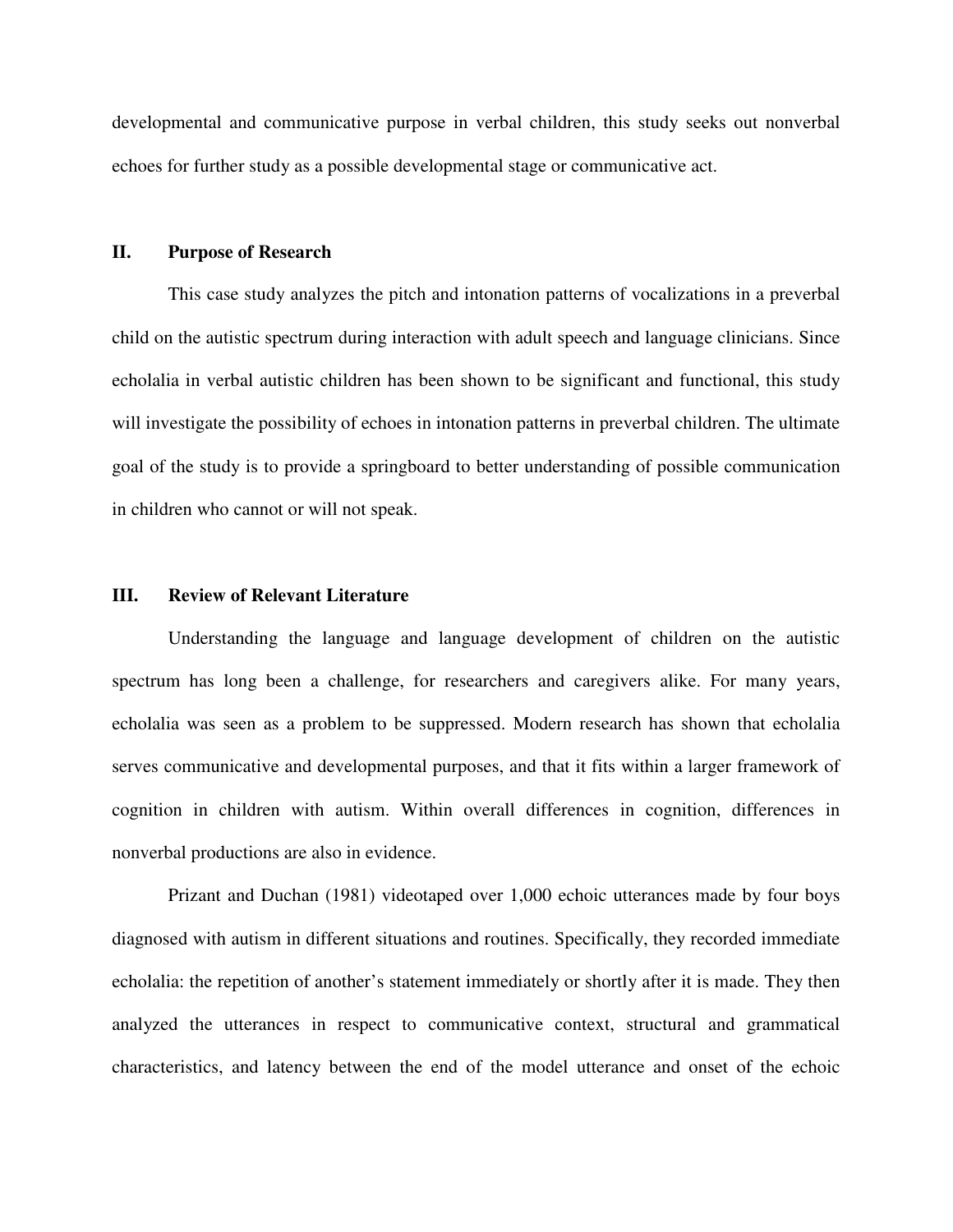utterance. Communicative context included interaction on the adult's part, the child's behaviors and eye gaze, and the functionality of the echoic utterance.

 Upon analysis, the utterances fit in to seven functional categories, dependent upon the child and adult behavior as well as other environmental factors at the time of the utterance. These functional categories were: non-focused, turn-taking, declarative, rehearsal, self-regulatory, yesanswer, and request. This study showed that some echolalia was being used to a communicative end in these children, who had little in terms of other means of communication.

 In 1984, Prizant and Rydell applied a similar study of function to delayed echolalia, the echoing of an utterance at a time significantly later than it was first produced. Three boys with autism diagnoses were videotaped while they produced 378 instances of delayed echolalia. Instances of delayed echolalia were differentiated from creative speech primarily by investigating the grammatical complexity of utterances: delayed echolalia showed a level of grammatical complexity far greater than creative language and not appropriate to the apparent level of general functioning. After being identified, the utterances were analyzed along lines similar to the earlier study of immediate echolalia: interactiveness, evidence of comprehension, and relevance to the situation and context.

 Prizant and Rydell found that delayed echolalia also served communicative purposes for children. The communicative purposes for delayed echolalia were: non-focused, situation associated, verbal rehearsal, self-directive, labeling, turn-taking, verbal routine completion, providing information, calling, affirmation, request, protest, and other-directive. Not all categories were displayed by all children. Some children only used a few categories, while others used delayed echolalia to fulfill a wide variety of functions. Again, speech that was apparently useless was shown to have a communicative purpose in these children.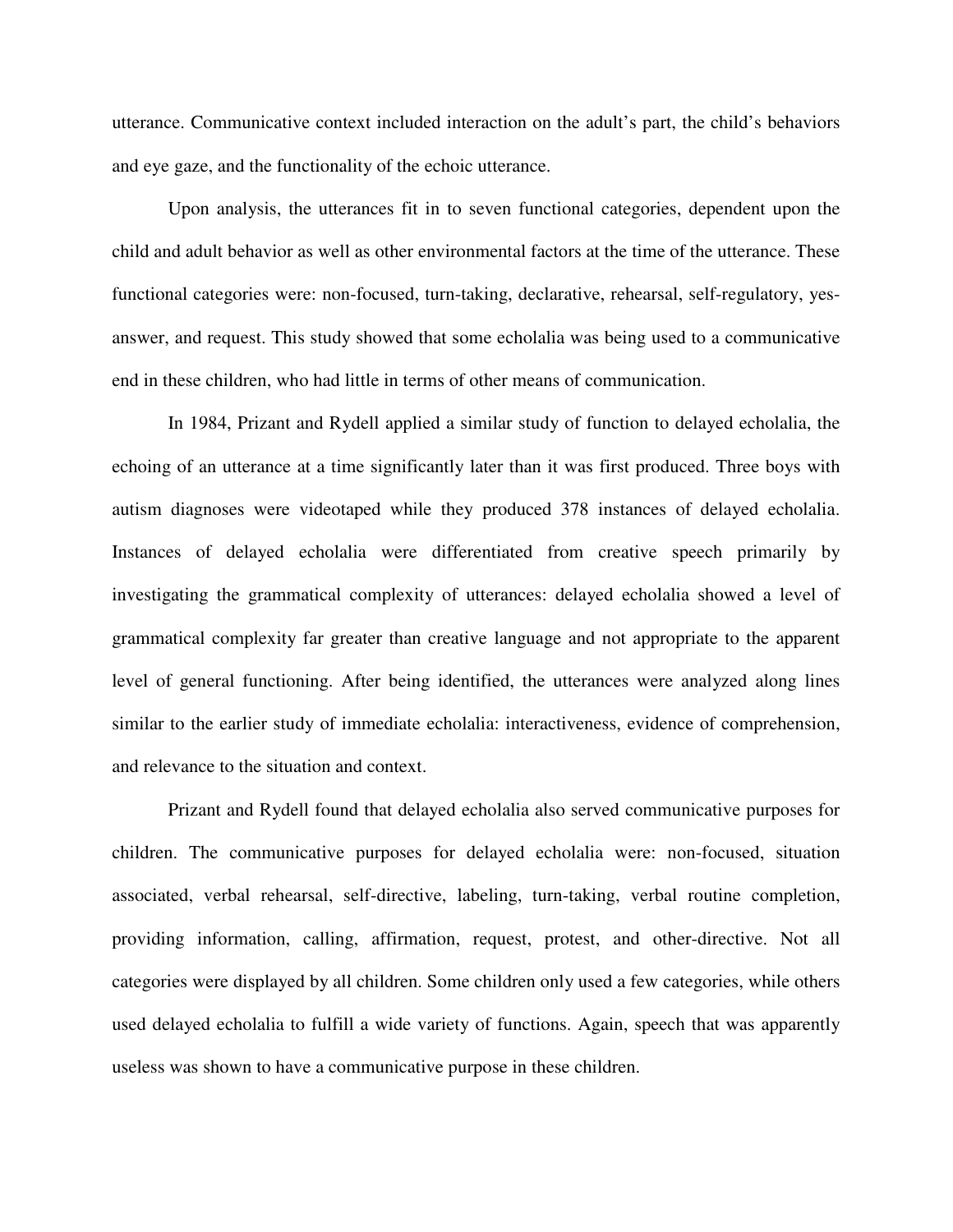Additionally, echolalia in verbal autistic children serves a purpose in language development. In 1988, McEvoy and Loveland studied eighteen children with autism who had some use of expressive language, even if it was only echolalia. The subjects exhibited a range of language skills (expressive and receptive) and nonverbal cognitive skills. Data was collected while each child interacted with both a parent and an examiner; 536 utterances were classified as immediate echolalia and examined. McEvoy and Loveland found that frequency of echolalia varied with receptive and expressive language skills in a roughly quadratic function: children with low language skills produced little echolalia, children with higher language skills had more, and the frequency of echolalia dropped off in the children with highest language levels. Furthermore, the percentage of echolalia out of total utterances was inversely related to language level: children with low language had near 100-percent use of echolalia, and percentage of echolalia in total utterances decreased as language level increased and more creative language was produced.

 These findings indicate a developmental sequence in terms of echolalia and language development. When children with autism begin to speak, they produce very few utterances, but they are almost exclusively echolalic. As language improves, echolalia increases along with creative language, so the frequency of echolalia increases as the percentage of echolalia out of total utterances decreases. As language continues to develop, frequency and percentage of echolalia both drop as echolalic utterances are replaced with creative utterances.

 Roberts (1989) related language development to echolalia in terms of mitigation, or change to echolalic utterances. Mitigated echolalia is an utterance that exhibits echoing of the model utterance and creative change to that utterance. For example, a child might be asked "What do you want?" and respond with "What do you want a cookie," an utterance with both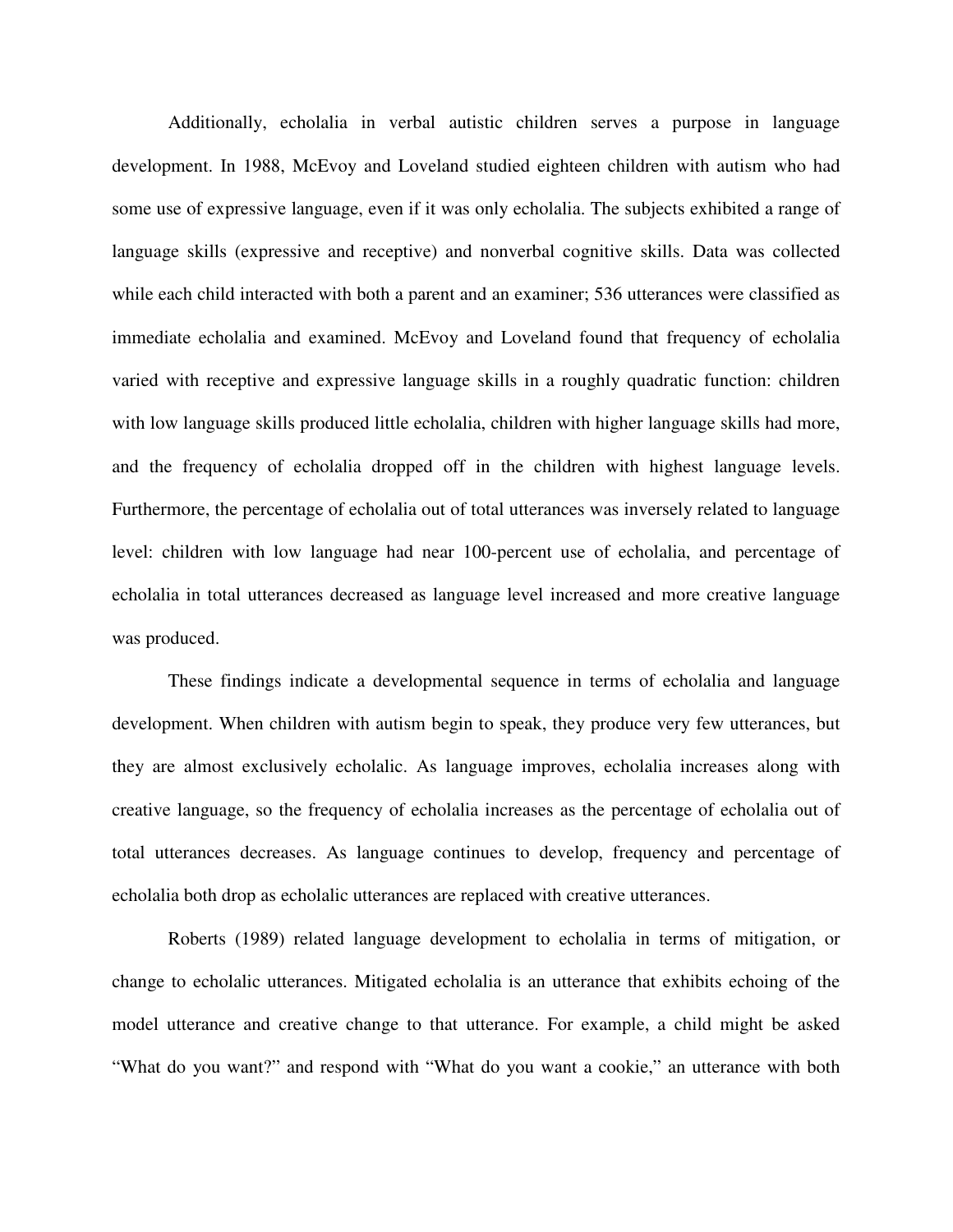echoic and creative parts. In Roberts's study, ten children with autism were tested for their receptive language capabilities, and found to exhibit a broad range of competencies and agelevels. After using language-sampling techniques to elicit expressive language, utterances that were "recognizable imitation occurring within two utterances of the model" (Roberts, 1989, p. 276) were analyzed as immediate echolalia. Roberts found an inverse relationship between receptive language level and percentage of utterances that were echolalic. Her subjects' echolalia made up a decreasing proportion of their utterances as language ability increased, similar to McEvoy and Loveland's findings.

 Interestingly, Roberts also found a direct relationship between receptive language level and percentage of echolalia that was mitigated echolalia; as language level increased, a higher percentage of echolalic statements had modifications made to them. This manipulation on the part of the child indicates a more complete understanding of meaning and syntax in the echoed statement. "Echolalia seems to be a transitional stage connected with poor comprehension; increasing linguistic competence… is reflected in the child's ability to manipulate the echolalic response and produce utterances that are syntactically and semantically modified" (Roberts, 1989, p. 278).

 In 1983, Prizant suggested that echolalia in children with autism was not a symptom of an underlying deficit as much as a manifestation of a specific type of underlying cognitive processing. This drew together previous research on echolalia as a communicatively and developmentally significant act. Specifically, Prizant offered that echolalia is part of a larger pattern of development in children on the autism spectrum known as gestalt learning. Gestalt learning as a theory was introduced in 1912 by German psychologists, and centers around the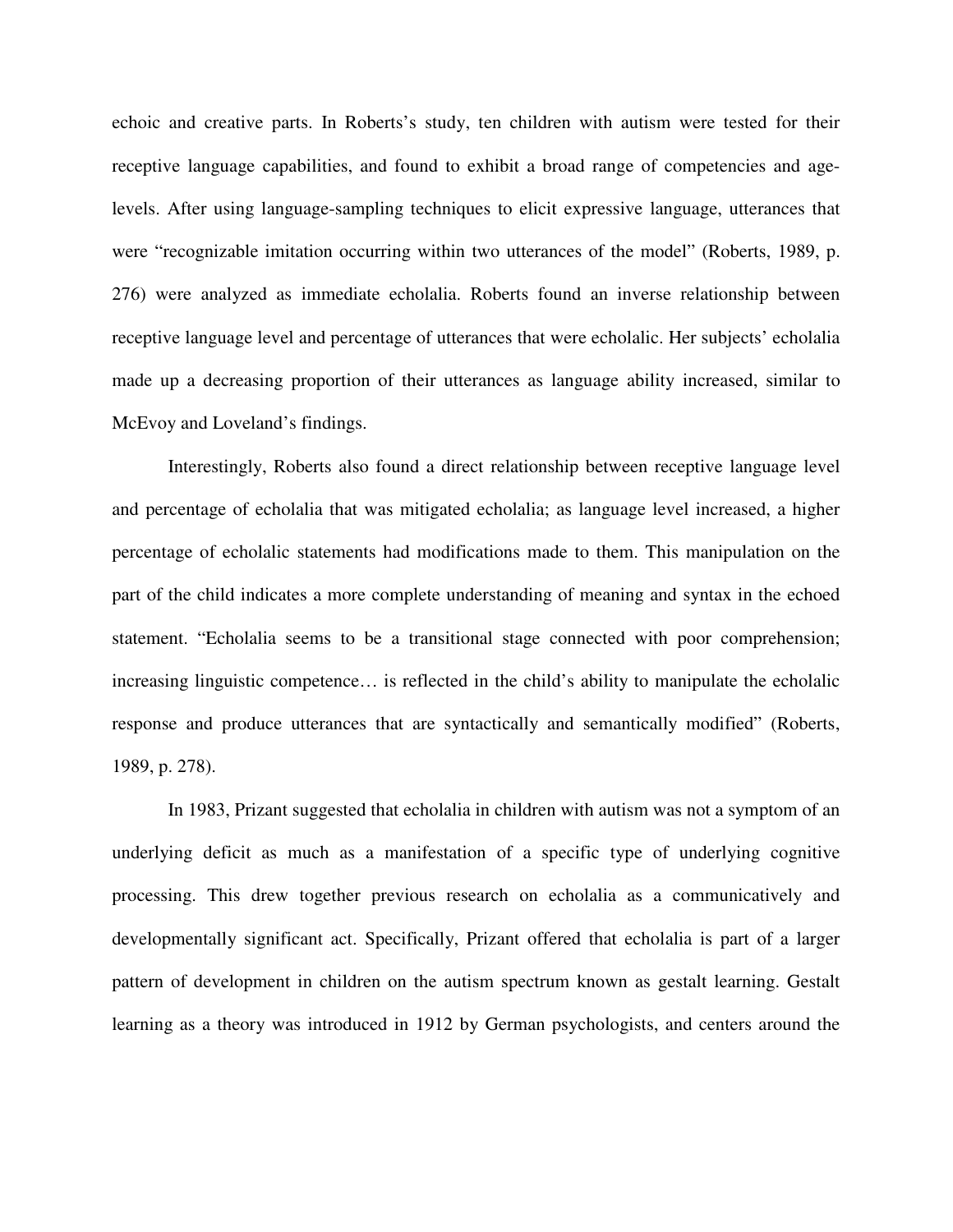concept that a person's mind actively divides experiences into meaningful "chunks" which are more complex than the individual elements of experience (Hergenhahn & Olson, 2005).

 As Prizant (1983) describes, the majority of children fall along a continuum between analytic learning and gestalt learning of language. Analytic language learning involves first understanding and producing individual segments of language (ex.: "Cookie!"). As more individual words are understood in terms or meaning and grammatical function, these individual parts are combined to form increasingly complex semantic relationships (ex.: "Wanna cookie!" precedes "Can I have a cookie?"). Gestalt language learning involves producing a longer sentence or phrase (ex.: "Good morning. How are you today?") without understanding the semantic relationships of the individual elements of the phrase (ex.: the child does not use "good" to describe other things, or understand what time of day "morning" is). Most typically developing children use both gestalt and analytical learning styles as they learn language.

 According to Prizant (1983), children with autism are very limited in their ability to use an analytic style of learning. The transition from gestalt processing to analytic processing for children with autism is hugely difficult, and this difficulty explains the developmental trends in frequency, percentage, and mitigation of echolalia previously mentioned. When a child with autism first begins to communicate verbally, a gestalt understanding of heard language means that echolalia will form the majority of initial utterances, and that it will be unmitigated, as the processing necessary to manipulate language has not yet developed. As language development progresses, echolalia becomes mitigated, indicating that children have begun to acquire the ability to think analytically and break down and manipulate the large segments of language. As the ability to process language analytically improves, the percentage of utterances that are echolalic decreases, and echolalia is replaced almost entirely by creative language.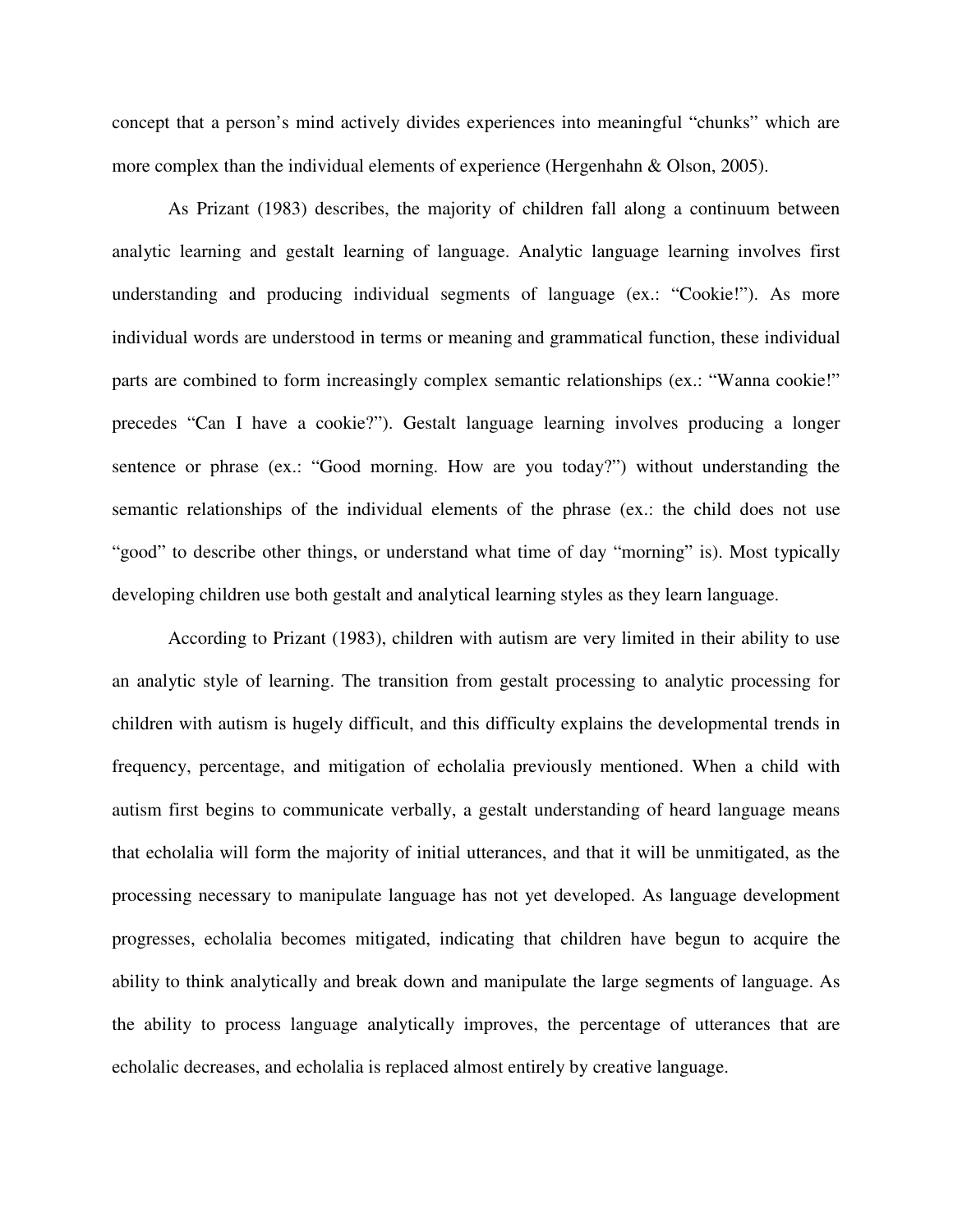A child's "location" on the spectrum between analytic and gestalt processing impacts not only language, but other aspects of cognition including memory (Naus and Halasz, 1979) and the vocalizations of typically developing infants (Dore, 1974). Since gestalt learning in children with autism is both a linguistic and a cognitive phenomenon, it would be reasonable to expect to see some of the processes that result in echolalia in verbal children affecting vocalizations in preverbal children.

 At the 2007 American Speech-Language and Hearing Association (ASHA) conference, Schoen, Paul, Chawarska, Klin, and Volkmar presented on their research into the vocalizations of toddlers on the autistic spectrum. These researchers compared the non-speech vocalizations made by toddlers diagnosed with autistic spectrum disorders (ASD) to those made by age- and gender-matched typically-developing peers. The team used acoustic analysis to quantitatively enumerate the differences in these vocalizations that had been qualitatively described in previous studies. Their results showed similar mean syllable length across groups, but that the ASD toddlers produced a significantly higher number of vocalizations that were longer than .5 seconds. They also found that toddlers with ASD produced a significantly higher number of vocalizations with complex pitch contours. That is, the vocalization pitch contours did not fall into any of the types of simple pitch contours, including falling pitch, rising pitch, rise-fall and fall-rise, employed by the researchers; they reflected more complex patterns than the classification system used.

 These researchers found that the non-word vocalizations of toddlers with ASD were more likely to be more than .5 seconds long and more likely to have complex pitch contours than the non-word vocalizations made by typically-developing peers. While this study was not designed to look for intonation echoes, these findings could indicate that toddlers with ASD produce some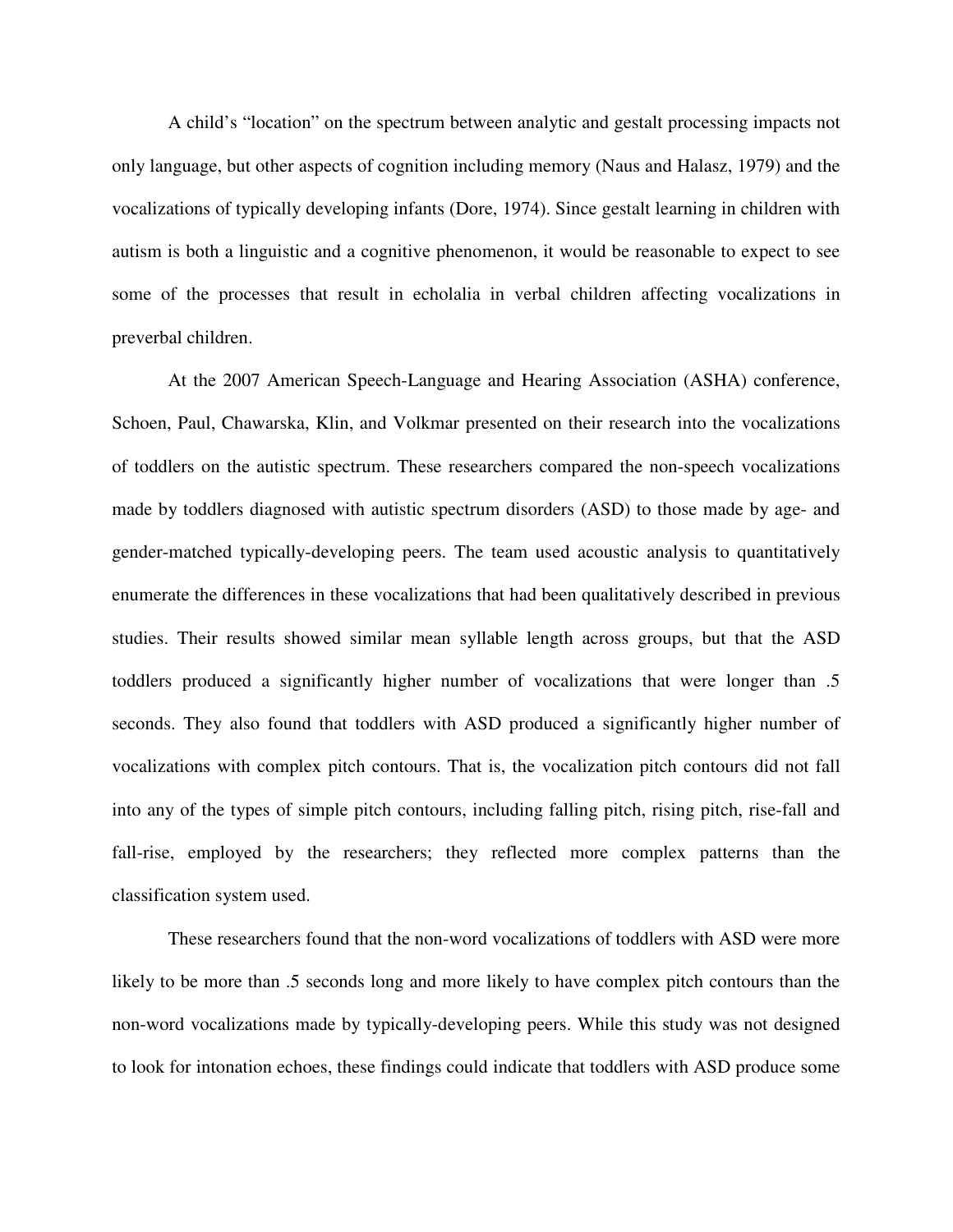vocalizations that echo the intonation patterns of adult utterances, since these utterances would tend to be longer than .5 seconds and have more complex pitch contours.

 Previous studies offer a broad range of possible communicative functions for both immediate and delayed echolalia, phenomena that previously had been considered aberrant language which should be suppressed. Studies of echolalia and language development show developmental functions for echolalia in verbal children with autism. A theory of language development and cognition in children with autism explains the developmental patterns seen in other studies and suggests that echoing of words is indicative of an underlying cognitive process that affects memory and nonverbal vocalizations. A study of differences between toddlers with autism spectrum disorders and their typically-developing peers shows that vocalizations from ASD toddlers are more likely to be longer and to have complex pitch contours. Since the utterances of adults tend to be longer and have more complex pitch contours, these results could be expounded upon to indicate that young children with autism might be echoing adult intonation patterns before they can speak. Furthermore, since echolalia in verbal children has been shown to serve functional and developmental purposes, finding tonal echoes in children with autism who do not speak may shed light on language development or communicative intent in these children.

## **IV. Hypothesis**

 The average pitch and pitch range of the vocalizations produced by a nonverbal child on the autistic spectrum will be more varied when the child's communication partner is using an animated voice (many changes in pitch), and less varied when the communication partner is using a monotone voice (few changes in pitch).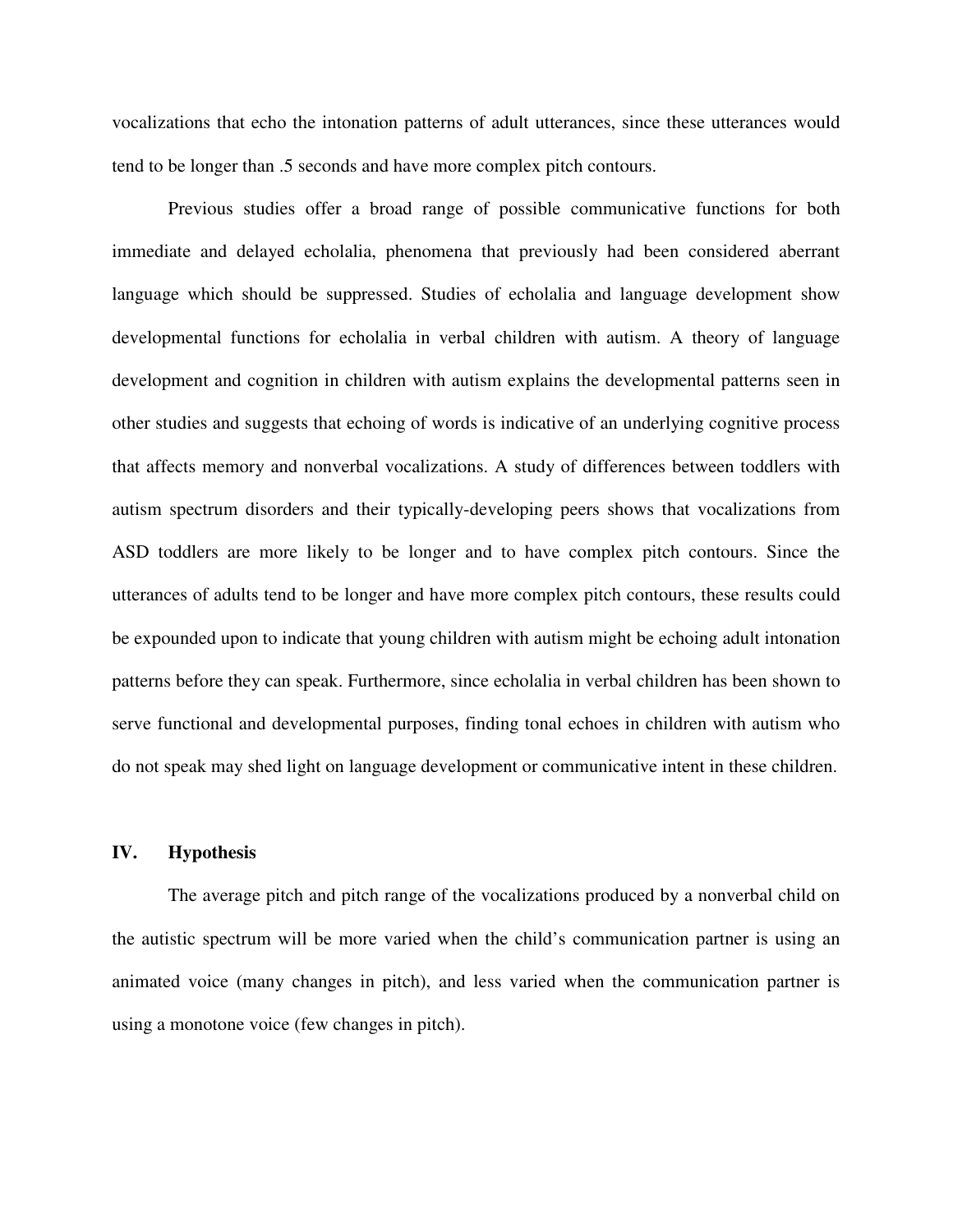# **V. Methodology**

## *Participant Recruitment*

 Participants were recruited from the clientele in the Roy Eblen Speech and Hearing Clinic (RESHC), University of Northern Iowa campus, Cedar Falls, Iowa. To protect client and family privacy, an initial request was sent out to all clinical supervisors in the RESHC, all of whom are licensed speech-language pathologists or audiologists. Clinical supervisors were asked if any client they supervised fit study inclusion criteria.

The inclusion criteria for subjects in this study were:

- 1) Must have diagnosis of a disorder on the autistic spectrum by a speech-language pathologist, psychiatrist, physician, or similarly qualified professional OR display the following characteristics from the DSM-IV, (APA, 1994), as determined by a speechlanguage pathologist, psychiatrist, physician, or similarly qualified professional:
	- a. At least two of: marked impairment in the use of multiple nonverbal behaviors such as eye-to-eye gaze, facial expression, body postures, and gestures to regulate social interaction; failure to develop peer relationships appropriate to developmental level; a lack of spontaneous seeking to share enjoyment, interests, or achievements with other people; lack of social or emotional reciprocity
	- b. Lack of varied, spontaneous make-believe play or social imitative play appropriate to developmental level
	- c. Restricted repetitive and stereotyped patterns of behavior, interests, and activities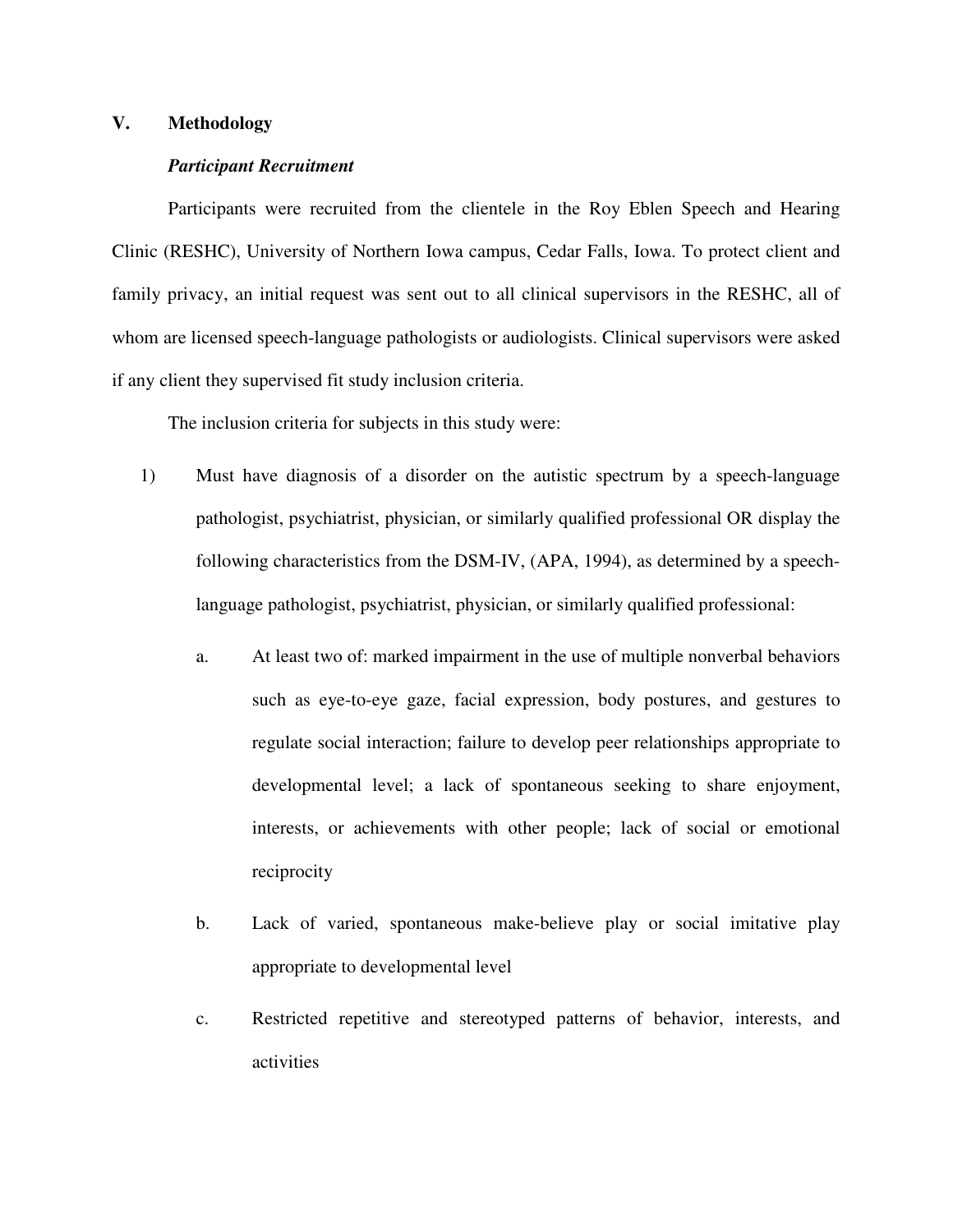- 2) Must display delayed language development.
- 3) Must not be currently producing more than five identified words. These words must not be the primary mode of communication.
- 4) Must be currently producing vocalizations in some form during interactional situations.
- 5) Must be under seven (7;0) years of age. This makes the child more likely to still exhibit developing communication (Prizant & Duchan, 1981).
- 6) Must have no untreated sensory disruption (e.g, unaided hearing loss, uncorrected visual impairment, et cetera).
- 7) Must be in good general health at time of data collection.

 If a supervisor responded affirmatively, a consent form was given to the supervisor to supply to the guardian of the client. No information about potential participants or their families was provided to the author of this study until a parent or guardian agreed to be in the study.

 Once a study subject was recruited, his current clinician was contacted and asked to participate in the study. Informed consent was obtained from the mother of the study subject, and from the speech-language clinician.

# *Study Participants*

 The subject of this case study is one three-year, two-month-old male, "John," a therapy client at the Roy Eblen Speech and Hearing Clinic. According to study criteria, a qualified speech-language pathologist determined that he displays characteristics of autism as outlined in the DSM IV.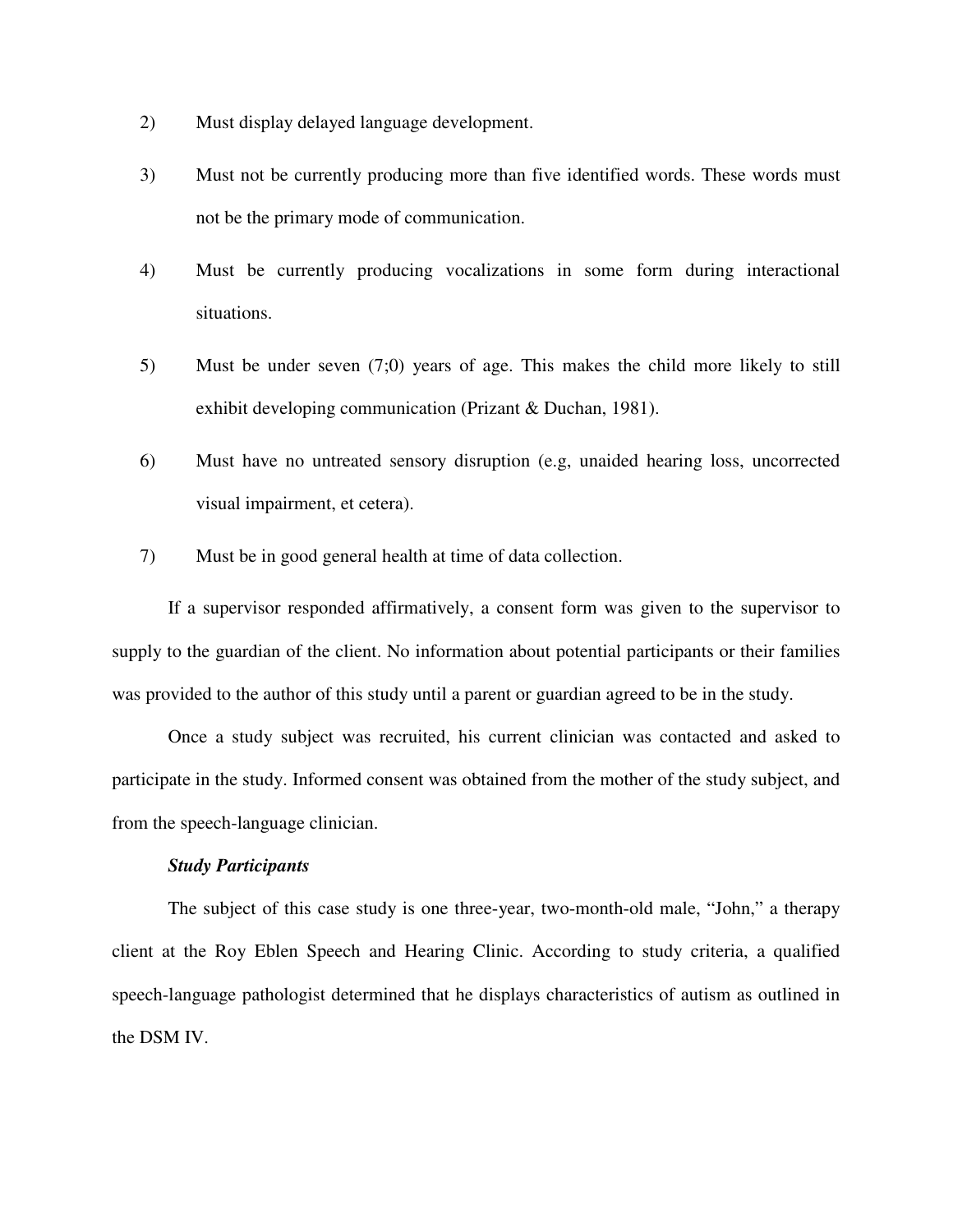At the start of the study, the Kent Infant Developmental (KID) Scale and the MacArthur Communicative Development Inventory (MCDI) were administered. Both of these measures are parental-report forms, designed to produce a standardized picture of communicative and overall development. These tests are designed primarily for use with children younger than John, but his language level was appropriate for measurement by these tests. While subtests for self-help and motor development on the KID Scale were not appropriate for John, since he is capable of running around freely, John's language, cognitive, and social subscores on the KID Scale were analyzed. These scores were near the median scores for infants of nine, eleven, and eight months, respectively. These scores indicate that John's language, cognition, and social interaction show significant impairment for his age.

On the MCDI, John's mother reported no expressive vocabulary and a receptive vocabulary expected for an infant of nine months. John's scores for communicative gestures are slightly higher, with scores near the mean scores of children ranging from one year to fourteen months of age. Based on his MCDI scores, John's language functioning can be very roughly compared to that of an eleven-month-old. This is not to say that John behaves like an infant or is comparable to an infant, but that his apparent levels of language understanding and production are those that are seen in typically-developing children at around eleven months of age.

 John is a favorite around the RESHC, and almost all who meet him find him to be a wonderful little boy. He is described by clinicians as "loveable" and "cute." While in therapy, he works hard for his clinicians and especially enjoys singing, blowing bubbles, and playing with a marble ramp.

 John's communication partners in this study were Sarah, the author of this study, and "Adam," John's speech clinician. Adam is a first year graduate student in speech-language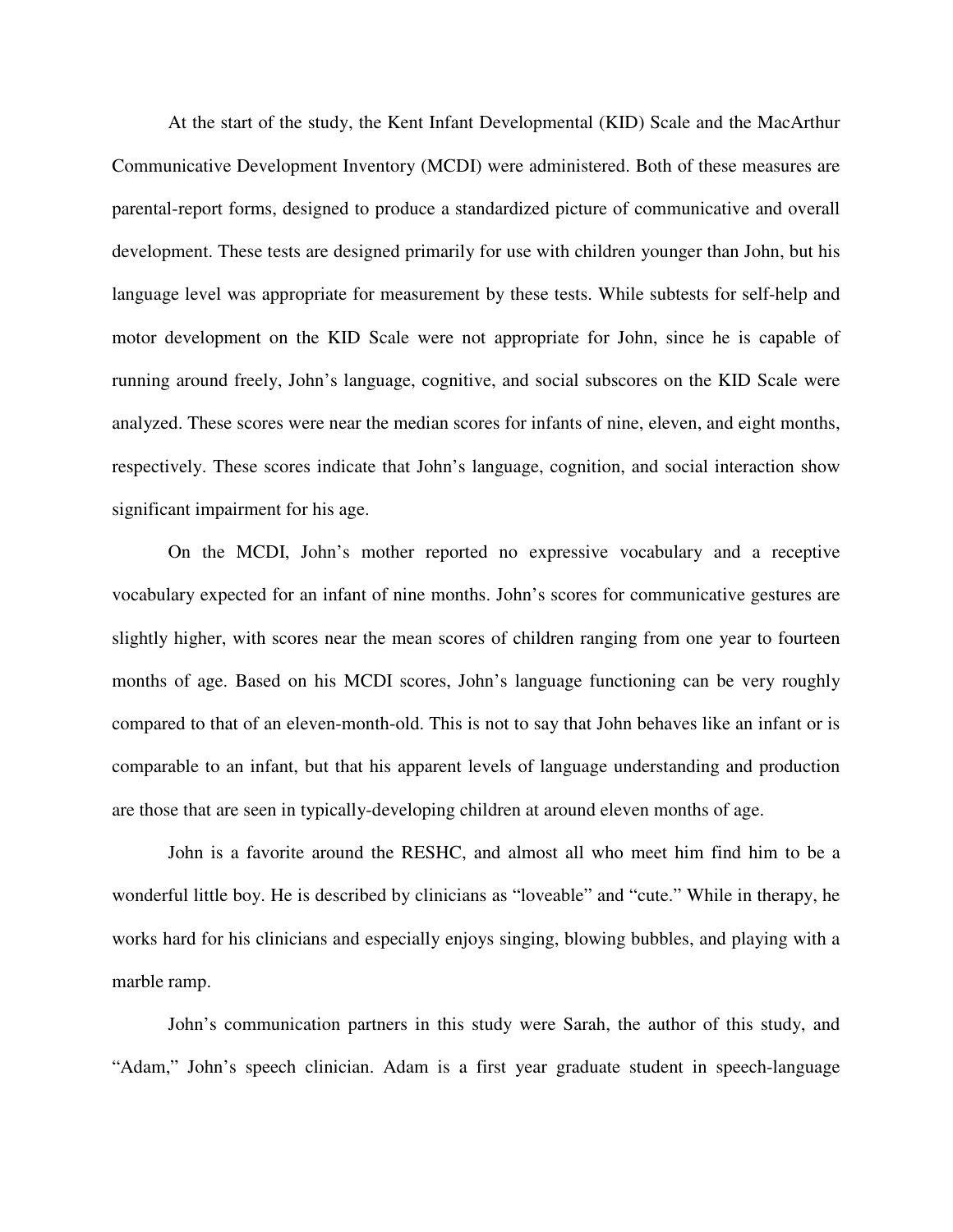pathology at the University of Northern Iowa. He has been working with John twice per week for approximately thirteen weeks.

## *Procedure*

 John was video- and audio-recorded for four roughly 30-minute sessions, three in the company of Adam and one in the company of Sarah. Because of the nature of the therapy John was receiving at the RESHC, Adam, Sarah, and John's mother decided that it was appropriate to record therapy sessions between John and Adam for use in this study. Therapy sessions with Adam were generally directed play sessions with an emphasis on having John make requests of his communication partner. The session with Sarah was an unstructured play session using materials in which John had shown previous interest and enjoyment in therapy.

 The original intent of the study was to record John for eight sessions. However, due to inclement weather and other circumstances, only four sessions could be recorded in the time allotted. During two of these sessions, John's communication partner spoke in a monotone voice. He or she made as few variations in pitch and intonation as possible without varying other aspects of his or her interaction with John. During the other two sessions, John's communication partner spoke in an animated voice. He or she made as many and as large variations in pitch and intonation as possible without varying other aspects of his or her interaction with John. The order of these conditions was originally randomized via coin-flipping; however, when fewer sessions were available, the last two session conditions were chosen to balance out the number of animated and monotone sessions during the remaining sessions.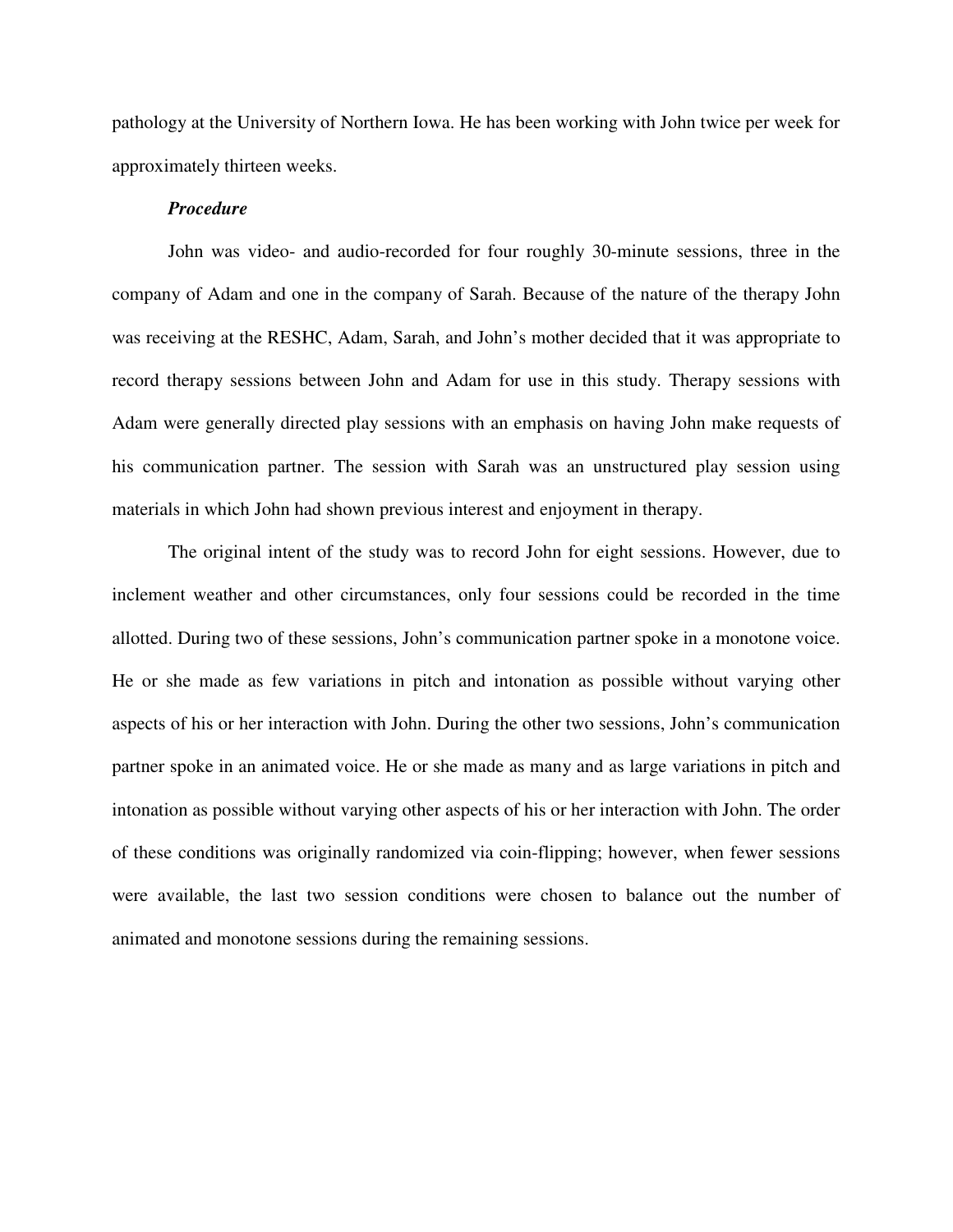## **VI. Analysis of Data**

 Sessions were recorded using a Marantz Professional Solid State PMD660 digital recorder. Sessions were videotaped using the closed-circuit camera system in the Roy Eblen Speech and Hearing Clinic and a VCR in a locked professor's office. After recording, audio data was input to the Audacity sound manipulation program in the RESHC voice science laboratory. With this program, each session was filtered with Audacity's noise reduction function, using a reduction level of 24 decibels (dB), frequency smoothing at 150 hertz (Hz), and attack and decay times set at 0.15 seconds. This reduced ambient noise caused by a fan in the therapy room.

 After filtering in Audacity, each session was input to the TF-32 voice analysis software. The majority of John's vocalizations were analyzed and raw data was extracted by the TF-32 program for the average pitch, minimum pitch, maximum pitch, and length of each vocalization.

 These raw measurements were then converted into meaningful units of measure. Average pitch, in hertz, was calculated for uninterrupted data by the TF-32 program. Vocalizations that were disrupted by noise required slightly different analysis, as described later. Pitch variance was calculated for each vocalization by taking the absolute value of each average pitch subtracted from the median pitch for each session. Pitch range, in hertz, was calculated by subtracting minimum pitch from maximum pitch for each vocalization. The length, in seconds, was found by computer measurement of the time between visible start and finish of the waveform. Pitch range / length was computed by dividing the number for pitch range by the number for vocalization length.

Some vocalizations were not analyzed for various reasons. Vocalizations shorter than .3 seconds were not analyzed, since these were deemed too short to reflect any intonation pattern. Vocalizations that were primarily laughter or made in times of distress were not analyzed.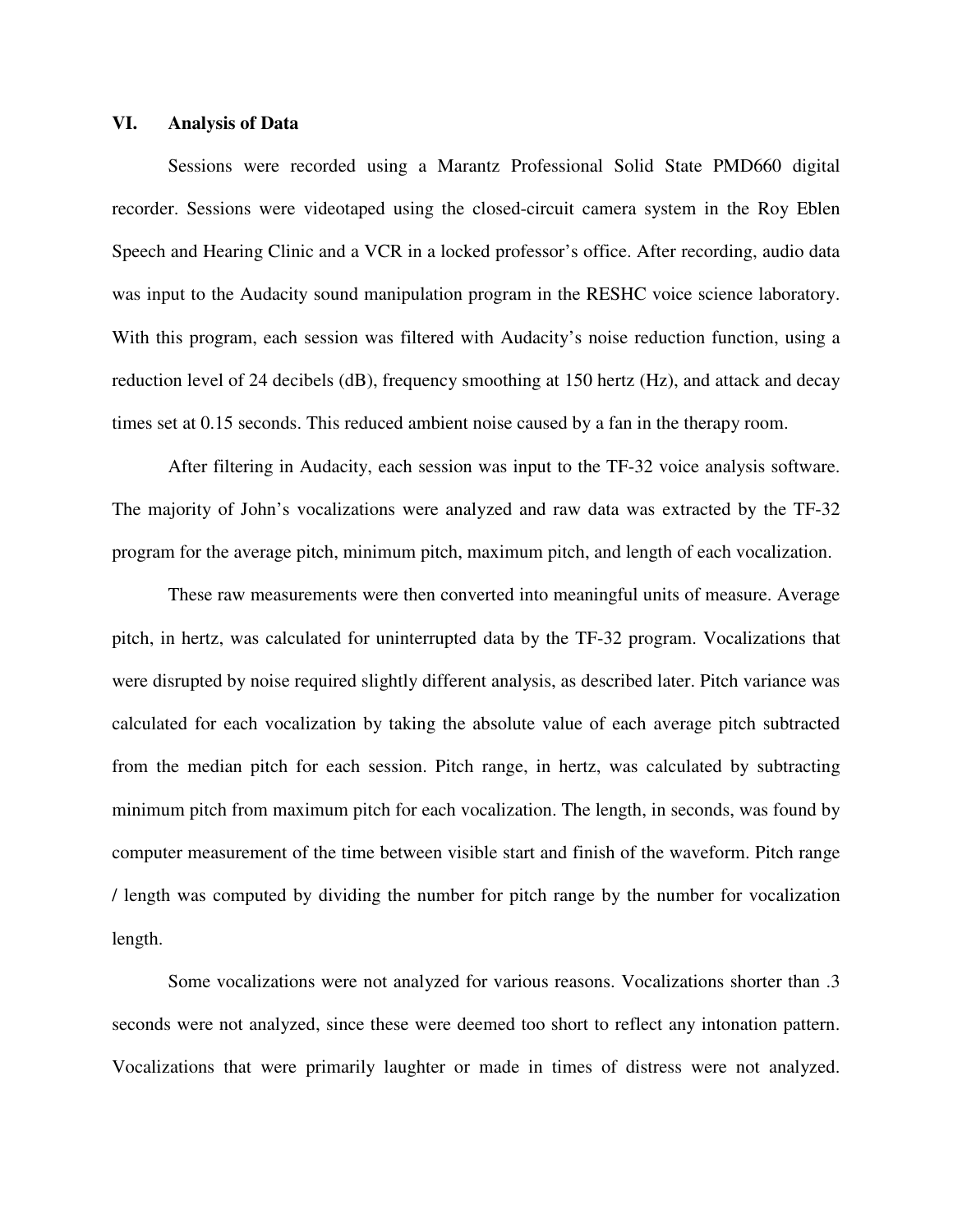Laughter was presumed to be under an insufficient level of voluntary control to show meaningful pitch traces. Several studies (Prizant & Duchan, 1981; Prizant & Rydell, 1984) show that echolalic utterances made in moments of distress exhibit different intonation patterns than the model utterance, so for the purposes of this study it was presumed that sounds of distress would not echo intonation patterns.

In several instances, John's vocalizations were whispered and thus did not produce a pitch trace. Occasionally, a vocalization was too overshadowed by ambient noise to yield a usable pitch trace (see figure 1).



Figure 1: Waveform above and pitch trace below. There is not sufficient pitch trace (arrows) to undergo useful analysis.

 Occasionally, a usable pitch trace was disrupted by ambient noise even after filtering with Audacity. For example, the vertical lines seen in the computer screen capture (figure 2) were not made by John's voice and would skew calculations of average pitch as well as minimum and maximum pitch. In these instances, minimum and maximum values were derived excluding those vertical lines, which frequently went far above and below the pitches John actually produced. For the same reason, average pitch was calculated for each uninterrupted segment of pitch trace and then averaged together across the vocalization.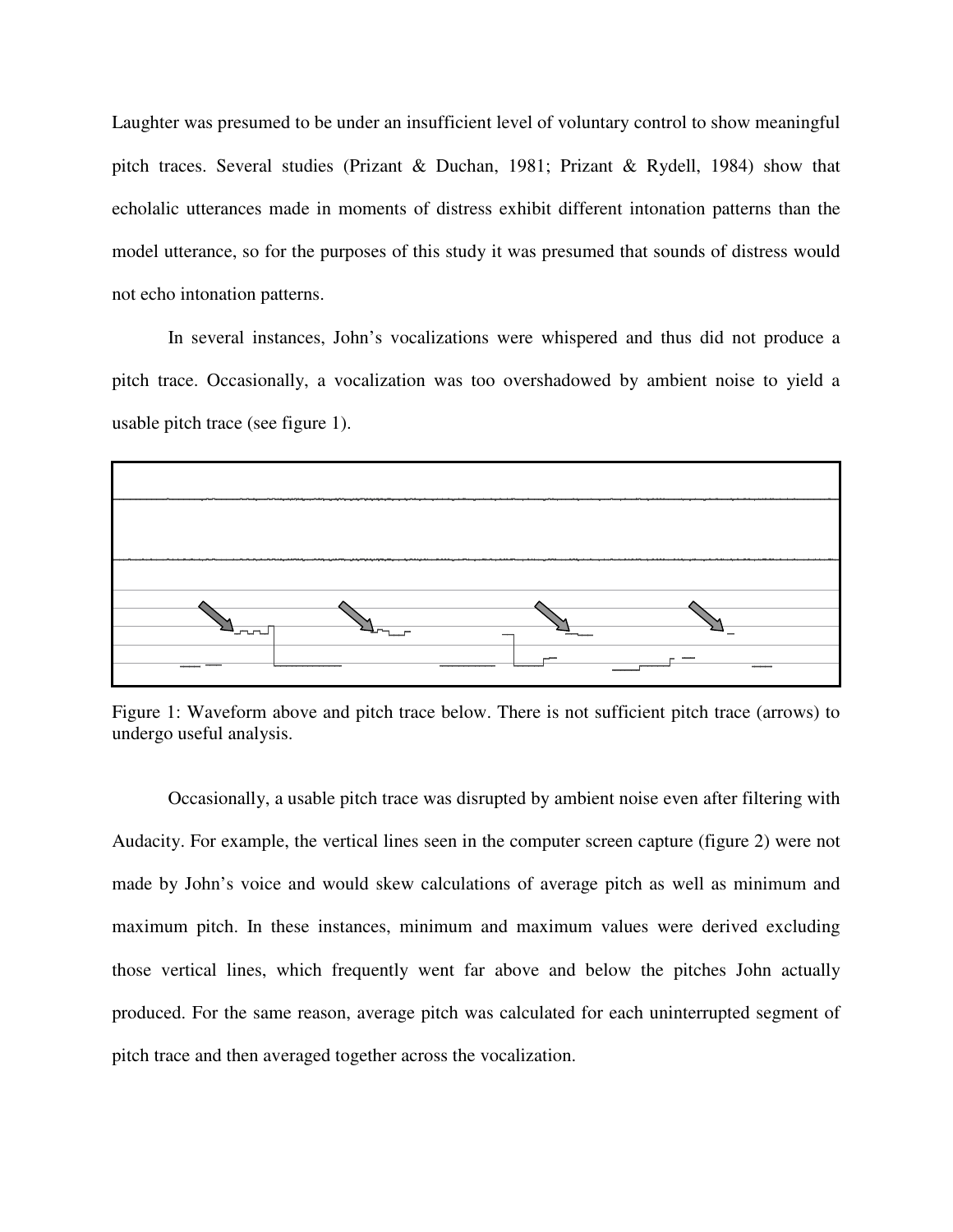

Figure 2: Waveform above and pitch trace below. The undulating pitch trace is interrupted by sudden vertical lines.

 Outliers were removed based on the average pitch data. An average pitch that was more than 150 hertz higher or lower than the next-highest or next-lowest pitch in each session was removed and not analyzed. This removed one data point from the Animated condition and one data point from the Monotone condition, and resulted in a total of 59 analyzed vocalizations in the monotone condition and 53 analyzed vocalizations in the animated condition.

# **VII. Results**

Initially, a T-test was performed on data gathered during John's session with Adam speaking in a monotone and John's sessions with Sarah speaking in a monotone. No significant differences were found between John's vocalizations for the different communication partners, so the two sessions were collapsed into one for the Monotone condition. Both sessions with John's communication partner speaking in an animated tone were with Adam, so these two sessions comprised the Animated condition and needed no preliminary analysis.

 A mixed analysis of variance (ANOVA) with one between-subject variable of Condition and one within-subject variable of Session was implemented to analyze the following variables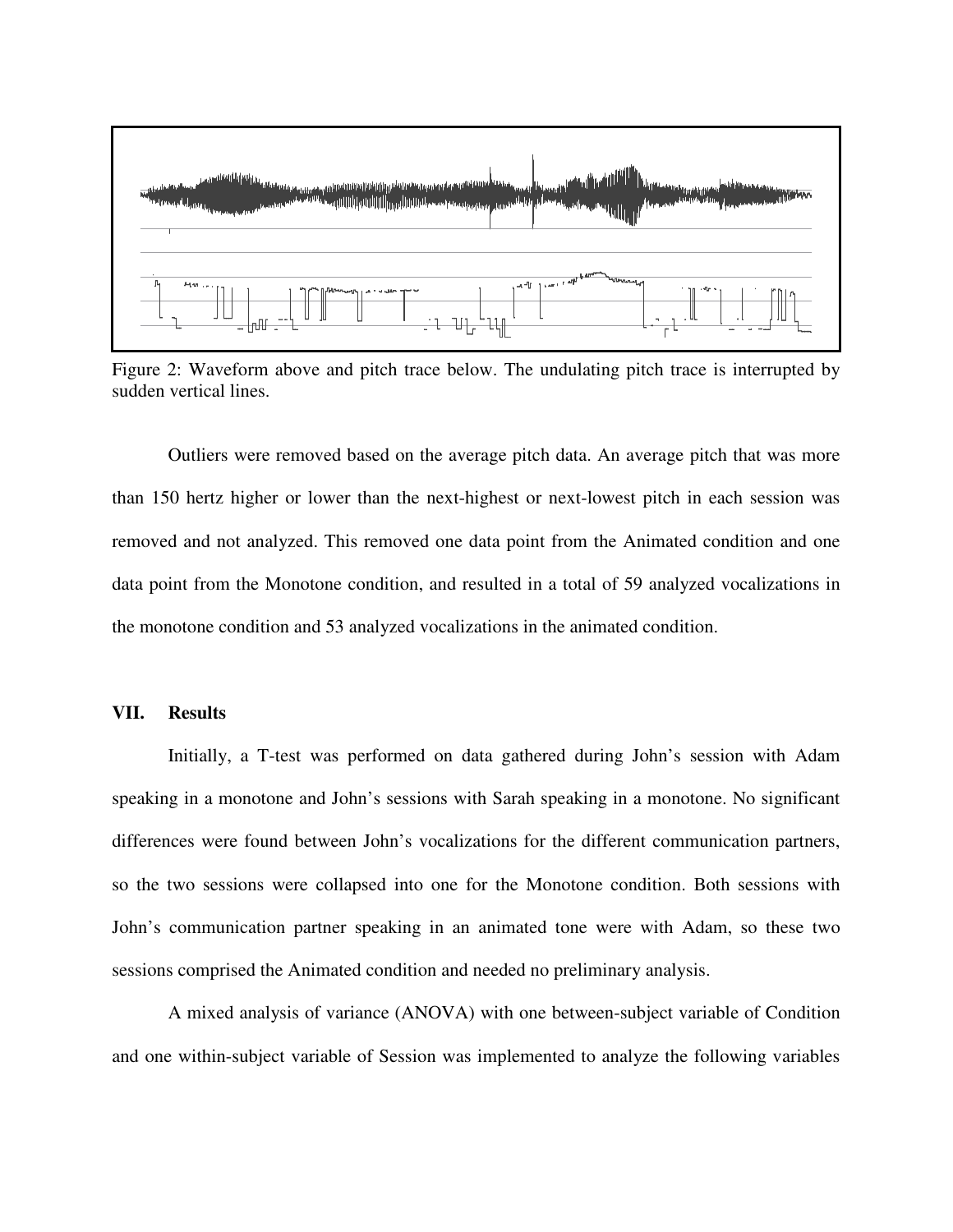of: Average pitch, pitch variance, pitch range, length, and pitch range / length. The means and standard deviations for these measures are displayed in Table 1.

|                  | Average |           | Pitch           |           | Pitch           |           | Length    |           | Range/      |           |                        |
|------------------|---------|-----------|-----------------|-----------|-----------------|-----------|-----------|-----------|-------------|-----------|------------------------|
| <b>Condition</b> | Pitch   |           | <b>Variance</b> |           | Range           |           | (seconds) |           | Length      |           | <b>Session</b>         |
|                  | M       | <b>SD</b> | M               | <b>SD</b> | M               | <b>SD</b> | M         | <b>SD</b> | M           | <b>SD</b> |                        |
| <b>Animated</b>  | 331.8   | 59.8      | 47.6            | 37.5      | 123.3           | 78.1      | 1.1       | 0.8       | 152.4 122.1 |           | <b>Session 1</b>       |
|                  | 370.8   | 72.7      | 50.5            | 51.3      | 96.6            | 80.9      | -1.1      | 1.1       | 132.0       |           | 143.8 <b>Session 2</b> |
| <b>Monotone</b>  | 316.3   | 63.2      | 53.0            |           | 33.5 113.5 96.5 |           | 1.2       | 0.9       | 136.8 179.1 |           | <b>Session 1</b>       |
|                  | 327.6   | 52.9      | 36.15           | 40.9      | 90.8            | 66.3      | 1.3       | 1.0       | 92.7        | 59.7      | <b>Session 2</b>       |

Table 1: Mean and standard deviation values for variables across conditions and sessions.

 A main effect of Condition was observed [F(1,112)=4.38, *p*=.04]. Planned post hoc analysis of pairwise comparisons using Tukey's method indicated a significant difference between Condition 1 (Animated) and Condition 2 (Monotone) for average pitch. No other statistically significant conditions or effects were observed.

## **VIII. Discussion and Implications**

#### *Quantitative Findings*

 The observed main effect of Condition caused by a significant difference in average pitch is not directly indicative of echoing. Condition effects caused by significant differences in pitch variance, pitch range, or pitch range over length would be directly indicative of echoing, assuming that numbers for these metrics were larger during the Animated than in the Monotone condition. These, however, were not observed.

 At this time, the reasons behind the observed Condition effect are unknown. However, there are many possible explanations of why the average pitch of John's utterances was significantly lower during the Monotone condition. Firstly, it is possible that during the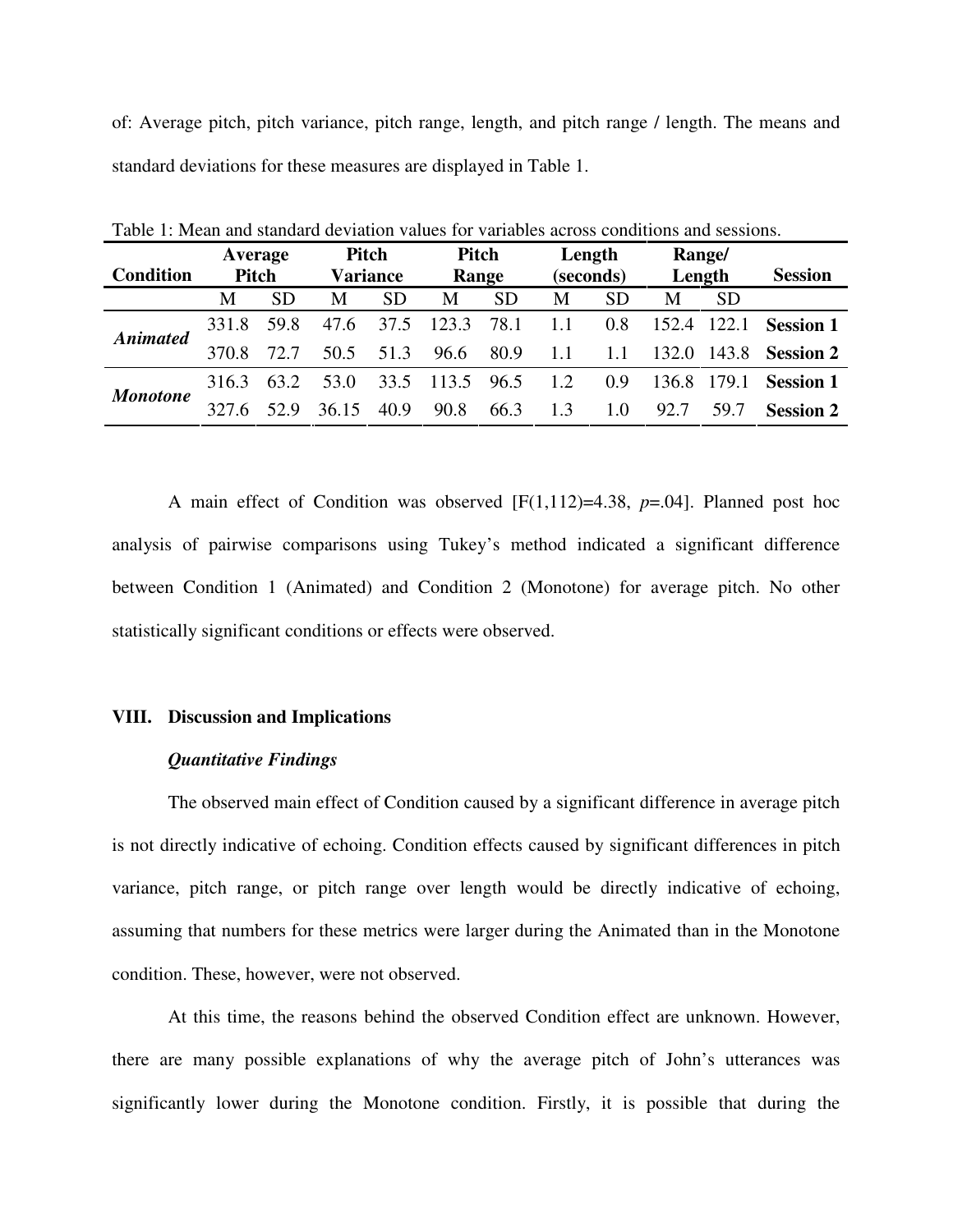Monotone condition the adult's communication style changed in dimensions other than pitch, such as utterance frequency, loudness, or content, and John was responding to this. A second way to interpret these results is that John's vocalizations were echoic, and the average pitch of the adult speaker was lower during the Monotone condition. Since adult utterances were not analyzed in this study, this is not possible to determine at this time. However, adult utterances were recorded, and future study could directly compare John's vocalizations with a clinician's utterances to possibly better determine the relationship between average pitch and adult communication within the Monotone condition.

 One interesting possibility that could account for the significantly lower average pitch during the Monotone condition is that an unexamined variable during that condition actually caused John to exhibit more intonation echoes, and a lower average pitch reflects more vocalizations that follow an adult's intonation contour as opposed to high-pitched, "squeal"-type vocalizations to which John was prone when excited. Furthermore, it is conceivable that John's vocalizations are primarily examples of delayed tonal echoing – theoretically similar to delayed echolalia – and do not echo the intonation patterns of utterances immediately previous but instead may be echoing utterances heard hours or days before. Because of the ambiguous nature of tonal echoes, this is also impossible to rule out or confirm at this time.

 Non-significant effects of Condition on pitch range divided by vocalization length [F(1,112)=1.76, *p*=.19] offer some quantitative indication of pitch echoing. Pitch range divided by length is worthy of particular note because this metric would indicate that increased pitch range across a vocalization is not simply due to longer vocalizations with more opportunity for pitch change. While these trends suggest that vocalizations produced during the Animated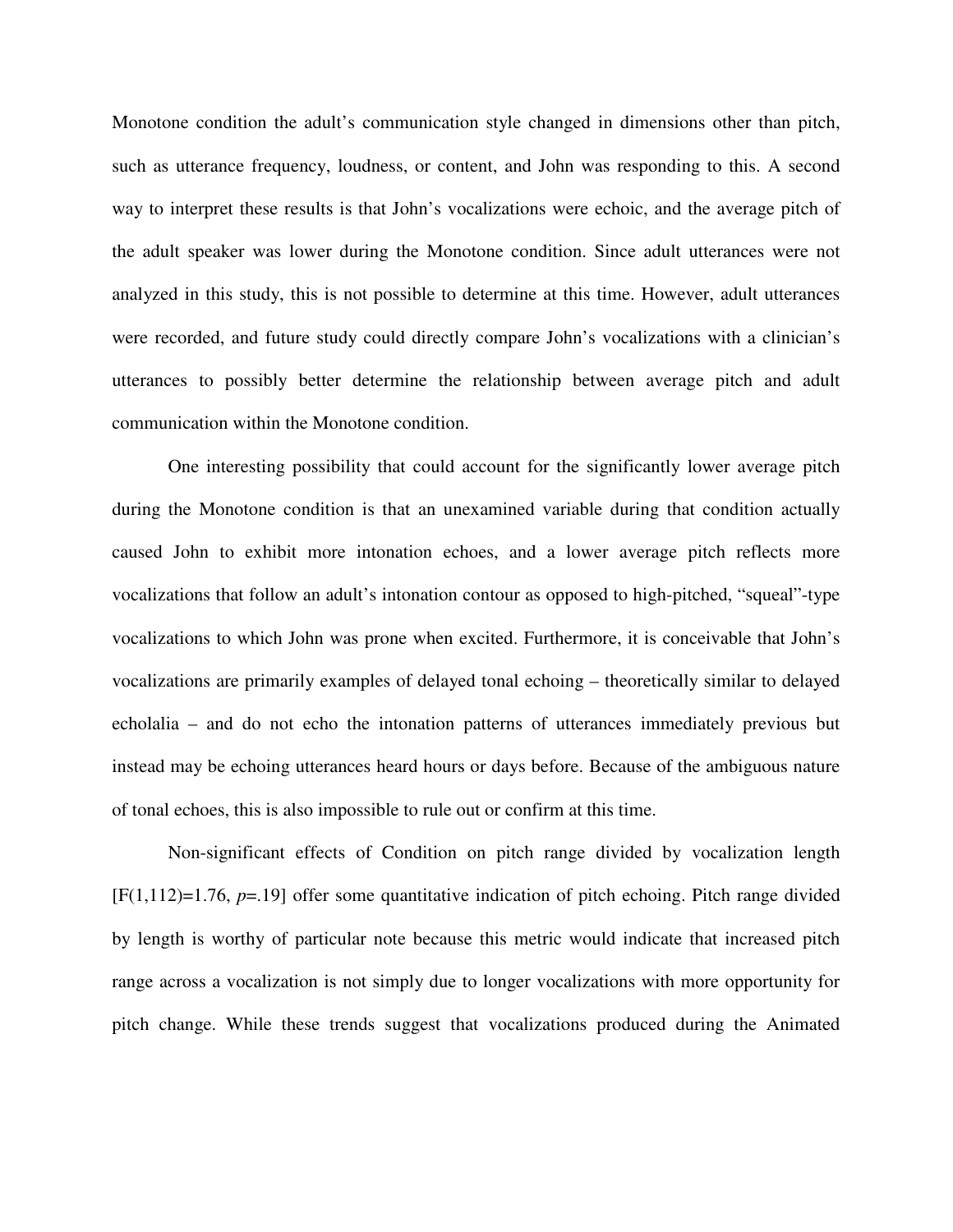condition had a wider variation in pitch, the standard deviations were ultimately too large and the effect of Session too great to yield any significant effects of Condition.

Interesting to note is a non-significant Session effect on pitch range  $[F(1,112)=3.25]$ , *p*=.07]. It is not known why John's pitch range would show variation according to Session, since three of four sessions were held in the same room, at the same time of day, and with the same clinician. Again, many possible explanations exist: different activities or even the slight change in location (one therapy room to another, similar one) may have unsettled John enough so that he produced more vocalizations with wide pitch ranges. Another possibility to consider is that his responses may have been perseverative and linked to activity before these sessions. In future studies, more data collection sessions would help remedy this problem by averaging out conditions outside of the session to isolate variables within the session.

## *Qualitative and Anecdotal Findings*

 While quantitative analysis does not offer statistically significant evidence of intonation echoing, qualitative evidence of echoing may be indicated by some of John's vocalizations. Unfortunately, the metrics used by the study did not detect the elements of speech that might be echoic for John. The discussion following relates to other aspects of speech that, to the researcher, seemed to be echoic. The evidence is qualitative, and mostly anecdotal in nature.

 One metric that was not measured and may have offered evidence of echoing was vowel formants. Frequently, John would produce a vocalization which, while it did not seem to echo prosodic patterns of the previous utterance, sounded to the listener like rough echoes of phrases spoken by the clinician. Upon careful listening and analysis, it appeared that his was generally due to similar vowel shapes used by the clinician and John. An analysis of vowel formants might yield evidence that vowels are being echoed while intonation pattern is not. One example of this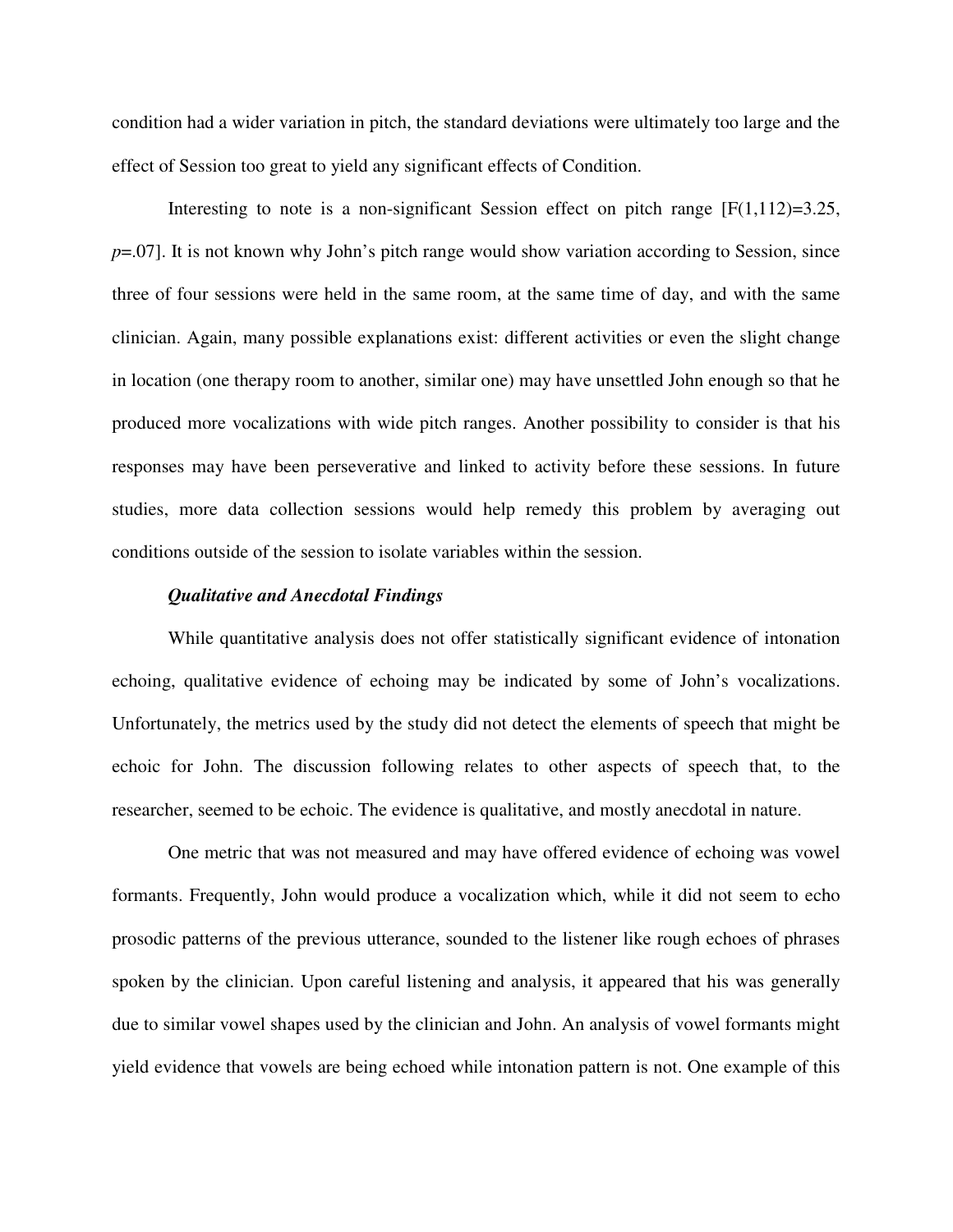is represented in Figure 3. In this sample, John produces a vocalization after Adam produces "Ready, set" as the two drop a marble down the marble ramp. Adam produces "Go" immediately afterward. John's vocalization sounds like "go," and the captured vowel formant data show that a similar vowels were produced by John and Adam.



Figure 3: Waveform top, pitch trace center, vowel formants bottom. The cursor line separates John's vocalization (first) from Adam's production of "Go" (second). Similar patterns of darkening show that similar vowel formants were produced.

 A second metric of interest is rhythm of vocalizations. The rhythm of vocalizations and pauses that John produced frequently sounded as though they may be echoing the rhythm of a phrase produced by John's communication partner. These patterns, however, could not be read by the computer. One example of this is shown in Figure 4. Almost every time Adam withdrew the bubble wand from the bubble solution and tapped it on the container, he said "Down, tap-tap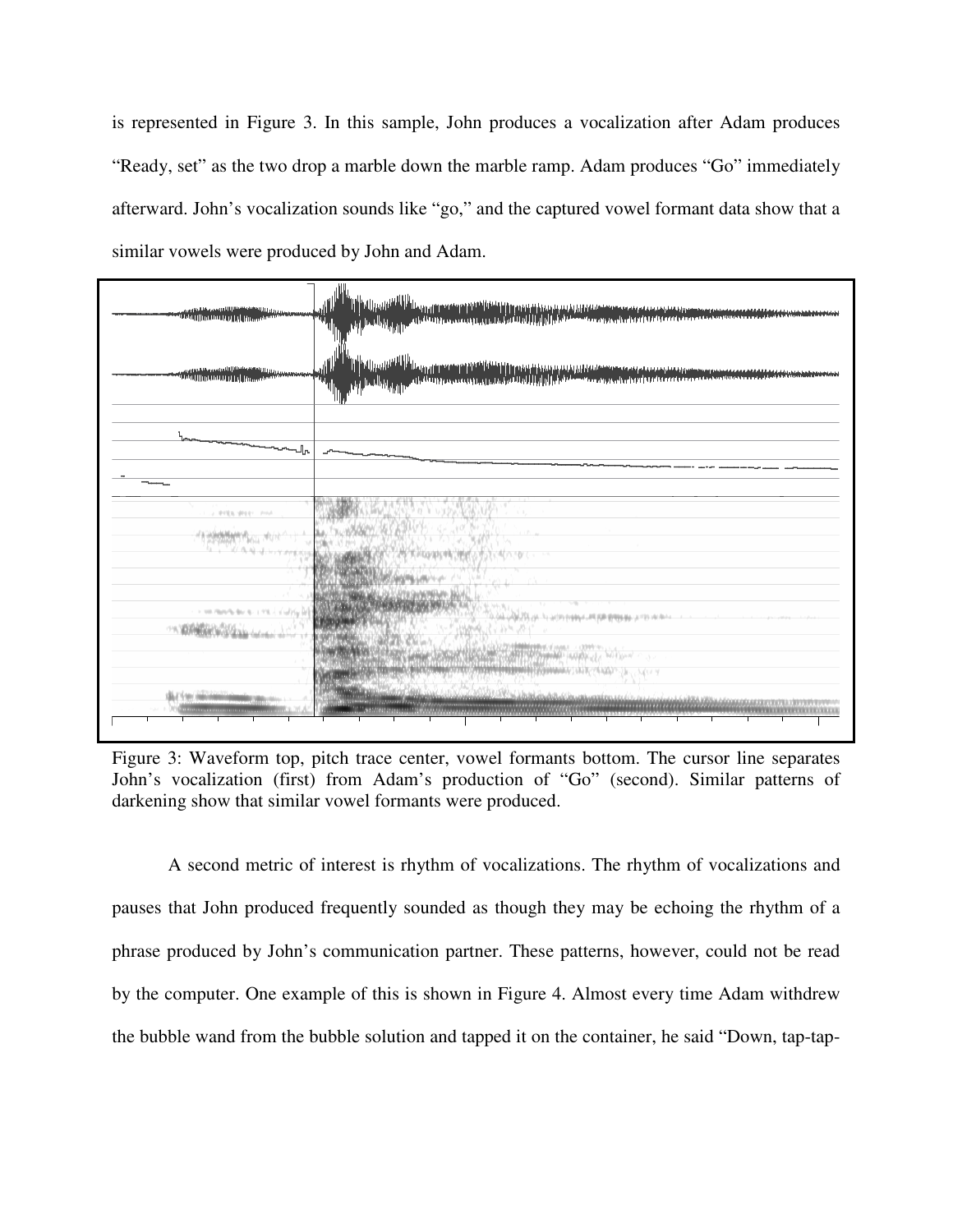tap-tap." The vocalization John produced in Figure 4 shows a rhythm of on- and offsets that could be similar to "Down, tap-tap-tap-tap."



Figure 4: Waveform top, pitch trace bottom. The waveform shows a pattern of vocalizations and pauses not analyzed by this experiment.

 Finally, a combination of these two metrics may be useful to future researchers. One particularly interesting segment was heard upon analysis of the recording but was missed in the session due to distractions. The clinician – Sarah – asks "Where did it go?" after a marble falls from the marble ramp. While she looks, John produces what could be an echo of "Where did it go?" In Figure 5, words are added to show the matching pattern of vocalizations and pauses, based on the clinician's speech and John's rough echo. Unfortunately, data on vowel formant was not recorded for this section of the recording.

 It is entirely possible that separate analysis of intonation pattern, vowel formant, and rhythm would not yield quantitative indication that this vocalization is echoic. However, some echoic properties are audible on the recording. Also, the curve of the pitch trace in Figure 5 shows overall similarity in the intonation patterns of the two utterances. Some other vocalizations may show similar pitch traces to preceding utterances. Since no other vocalizations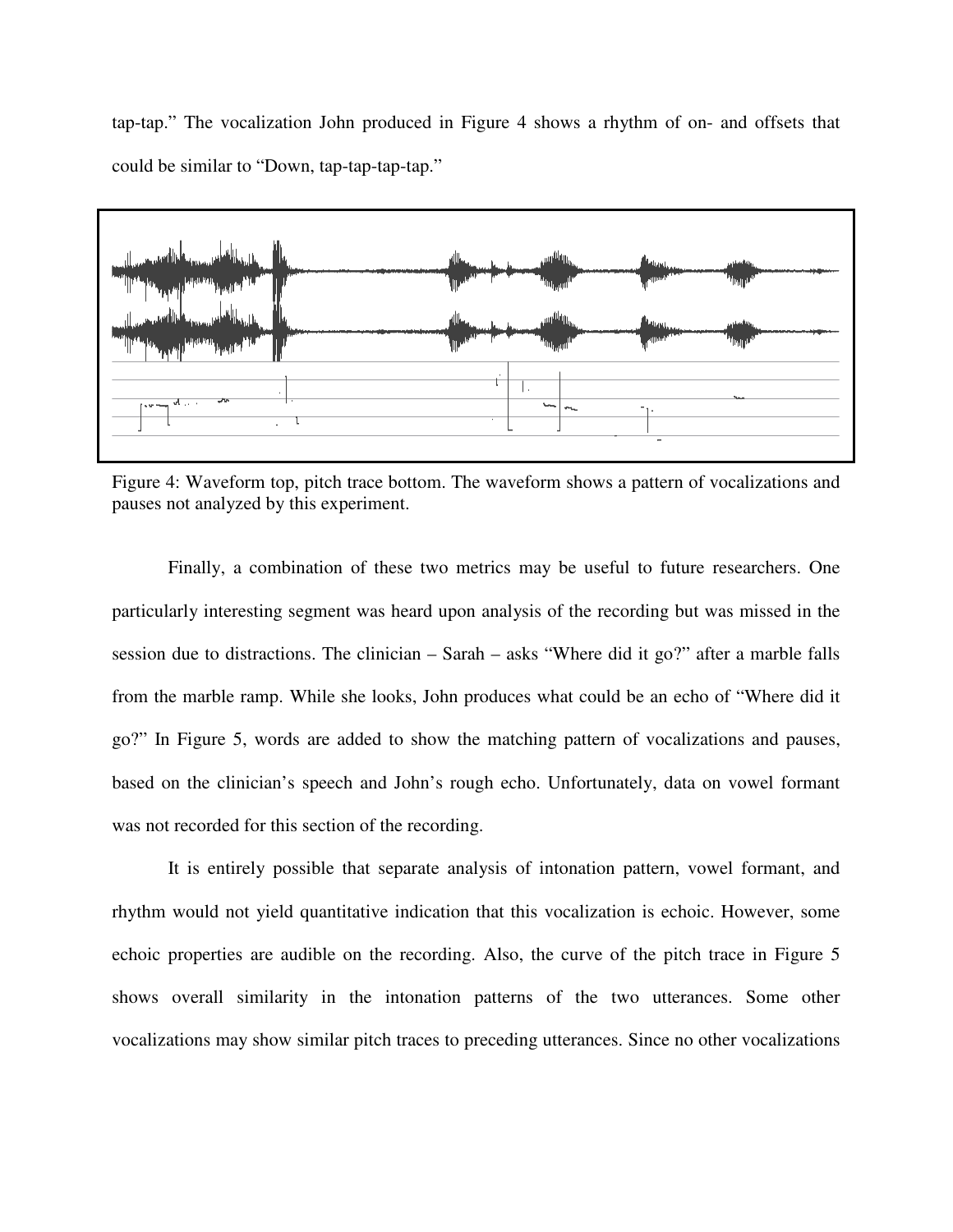had this level of audible similarity to the model utterance, similar one-on-one pitch trace comparisons between utterance and vocalization were not possible.



Figure 5: Top image is waveform and pitch trace for the child, bottom image is waveform and pitch trace for the adult.

 Future studies in finding ways to analyze vowel formants and the rhythm of vocalizations may be helpful in identifying possible non-speech echoes. A second area of possible research is finding a way to synthesize this information to quantitatively identify echoes that a human researcher might qualitatively identify.

# *Clinical Implications*

 Ultimately, this case study presents a situation that cannot be unique: while quantitative evidence of echoing was not gathered, qualitative evidence of echoing may be indicated in a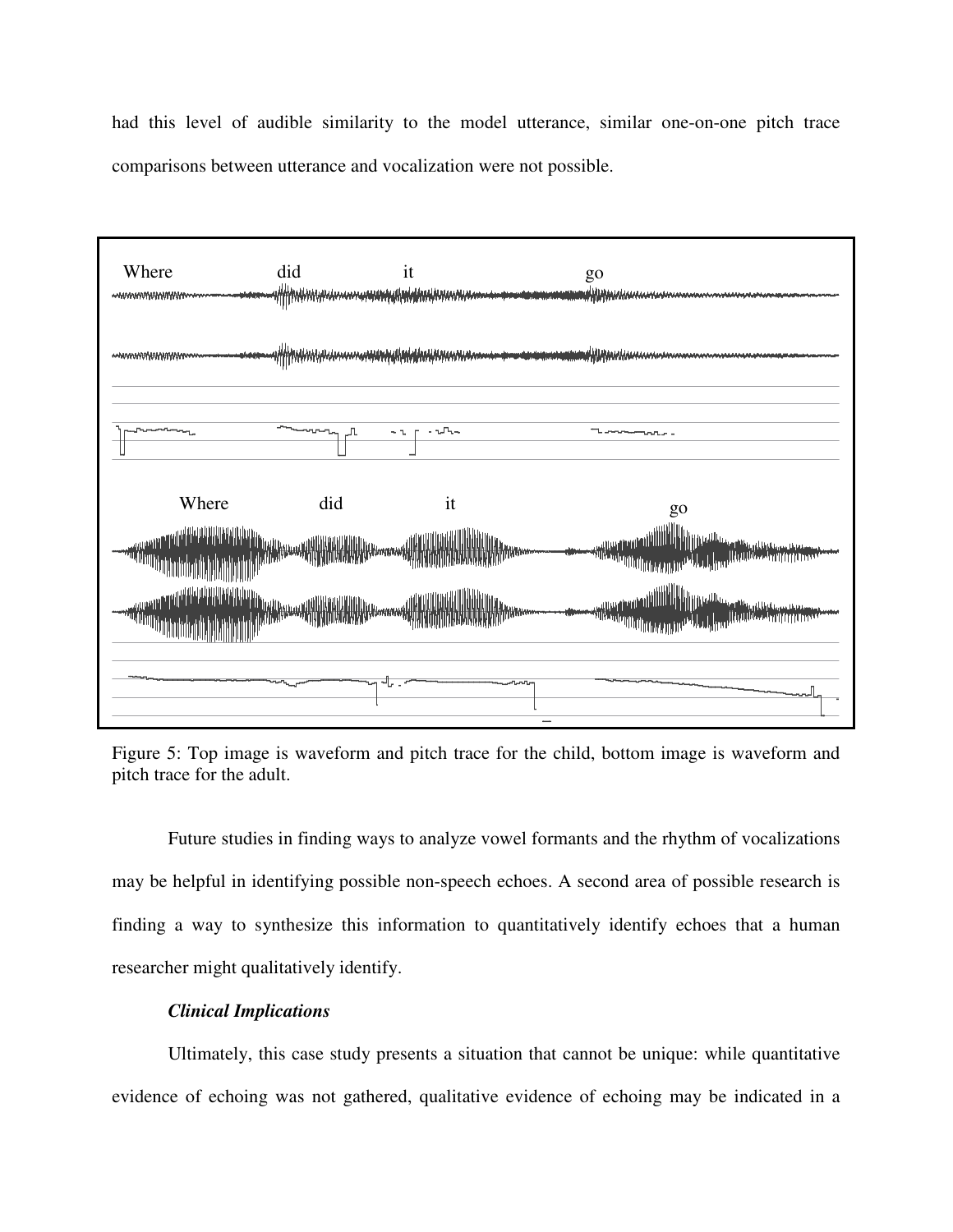format that was not analyzed by the metrics in this study. While the possibility exists that John's vocalizations were not echoic and the qualitative evidence of echoing exists only in the ears of a researcher, there are many important reasons why these possible echoes cannot be ignored and warrant additional study.

 Ample evidence has already been gathered of the communicative and developmental functions of echolalia in autistic children (Prizant & Duchan, 1981; Prizant & Rydell, 1984; McEvoy & Loveland, 1988; Roberts, 1989). Since echolalia is a linguistic expression of gestalt cognitive processes (Prizant, 1983), nonverbal echoes have the potential to hold similar significance. If further studies show evidence of non-speech echoes, be they in pitch contour or other linguistic elements, previous literature indicates that they warrant further study. If nonspeech echoes are shown to be a developmental stage or a communicative act, they gain clinical importance in therapeutic interventions for children like John.

Intervention studies in language-learning in echolalic children (Manning & Katz, 1989) show that when echolalic utterances are given functionality by a speech-language pathologist, children become more responsive to their communication partners and produce more functional utterances – both creative and echoic – during these interactions. Treating pre-linguistic echoes with the same functionality may, in turn, increase responsiveness and language skills.

Furthermore, knowledge of pre-linguistic behaviors that may be functional would serve as a guide to clinicians designing therapy for children with autism who are not speaking. Clinicians would respond differently to non-speech echoes that were primarily a developmental stage on the way to spoken language than they would to echoes that had communicative intent behind them, or echoes that were not directly functional. Further study into the possibility of non-speech echoes could also offer a better general understanding of development and possible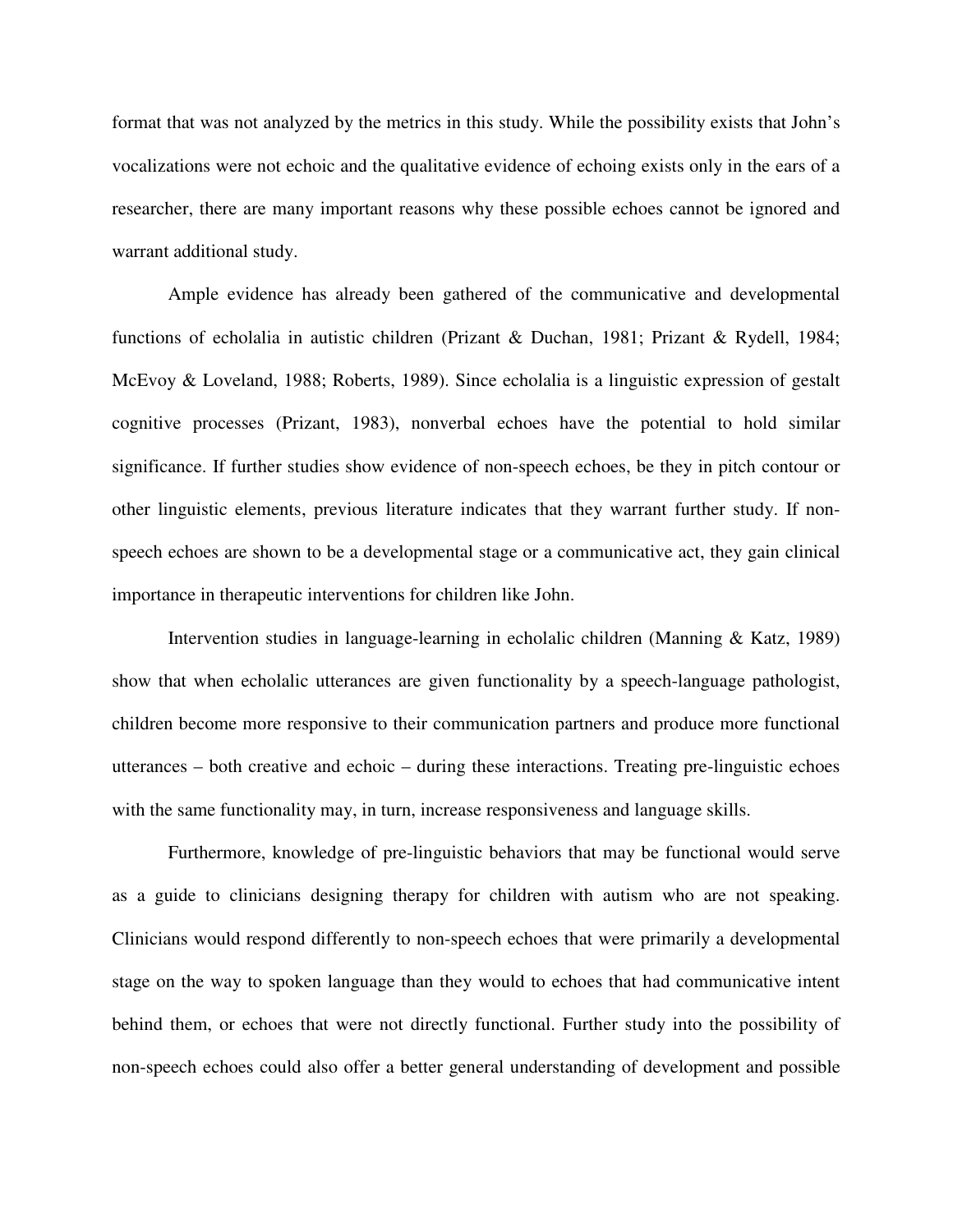communication in children with autism who do not speak. This knowledge would also guide clinical decision-making.

Perhaps the most important reason to further examine these qualitative echoes is a very qualitative reason in and of itself. Some children with autism never develop functional spoken language. These children are known to resort to tantrums or physical aggression to make their needs and wants known. Finding a pre- or non-linguistic act that has communicative function and teaching caregivers to react to it as such could greatly reduce frustration – and the external manifestations thereof – for these children. A reduction in violent and disruptive behavior would, in turn, reduce frustration and anxiety for caregivers.

Identifying non-speech echoes as a communicative act in a child who is so severely involved that little other functional communication exists is, frankly, a long shot. However, research into autism is still a very young field. It is most important to leave no proverbial stone unturned to those families with severely involved children. Evidence that a child with autism is communicating in some manner would come as a beacon of hope to the parents and people who love that child.

#### **IX. Conclusion**

This case study did not find quantitative evidence of intonation echoing in the subject observed. A main effect of Condition was observed, caused by a significantly lower average pitch during the Monotone condition. While the significance of these findings is currently not clear, this could indicate that John may be reacting in ways we do not understand to changing communication styles on the part of his adult communication partners.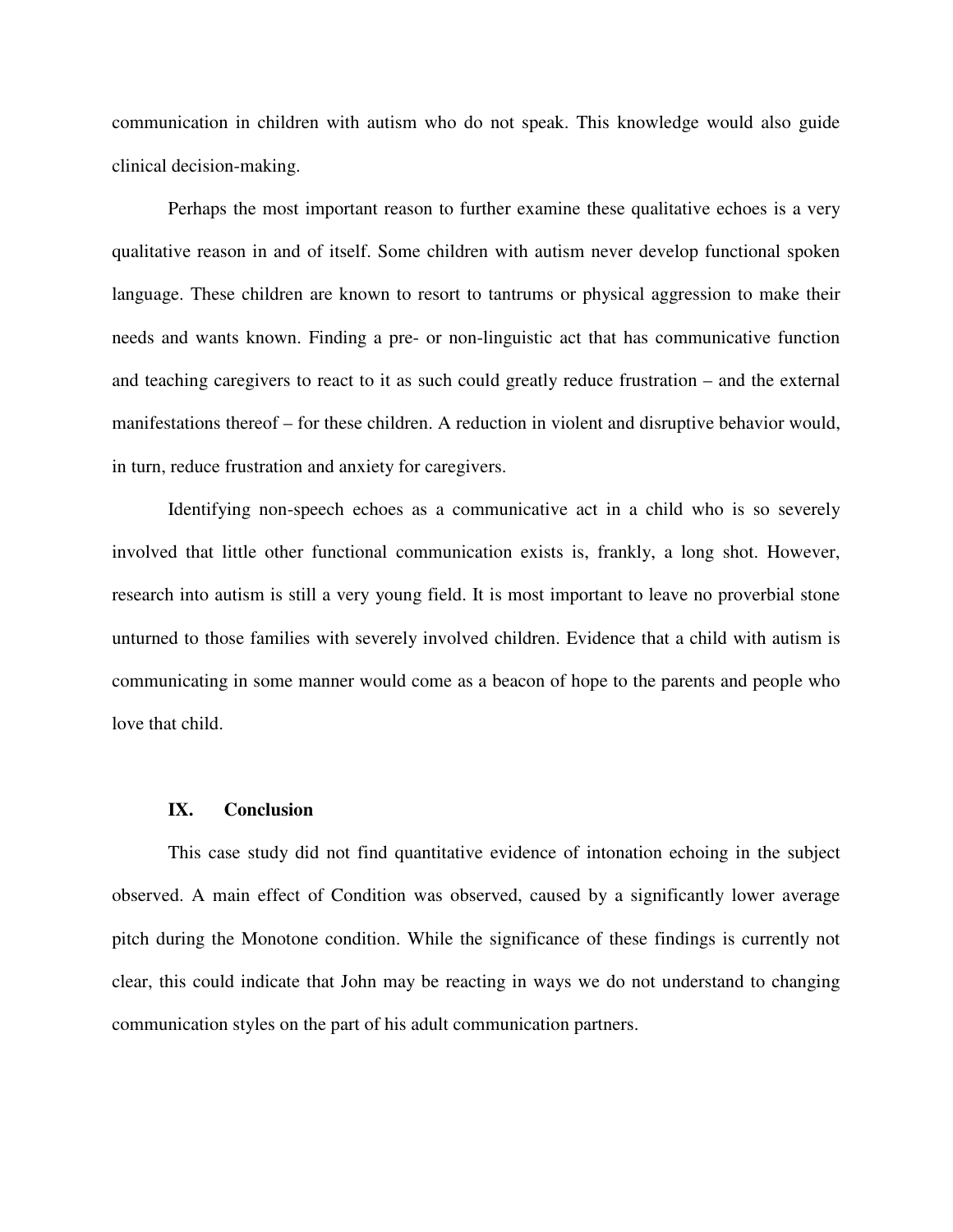This study did find qualitative evidence suggesting echoing that was not directly measured by the metrics used in analysis. Future researchers would do well to focus on possible echoing of vowel formant and rhythm in vocalizations of other children, as qualitative observations of these indicated an echoic dimension may exist in John's vocalizations.

 Earlier research into echoing of words and the cognitive processes underlying echolalia gives weight to the hypothesis that nonverbal echoes may have communicative or developmental significance. In short, nonverbal echoing of intonation patterns or other linguistic features has too much potential therapeutic utility to be ignored, and future researchers would be doing many children and families a disservice by not exploring the qualitative evidence found in this study to its fullest.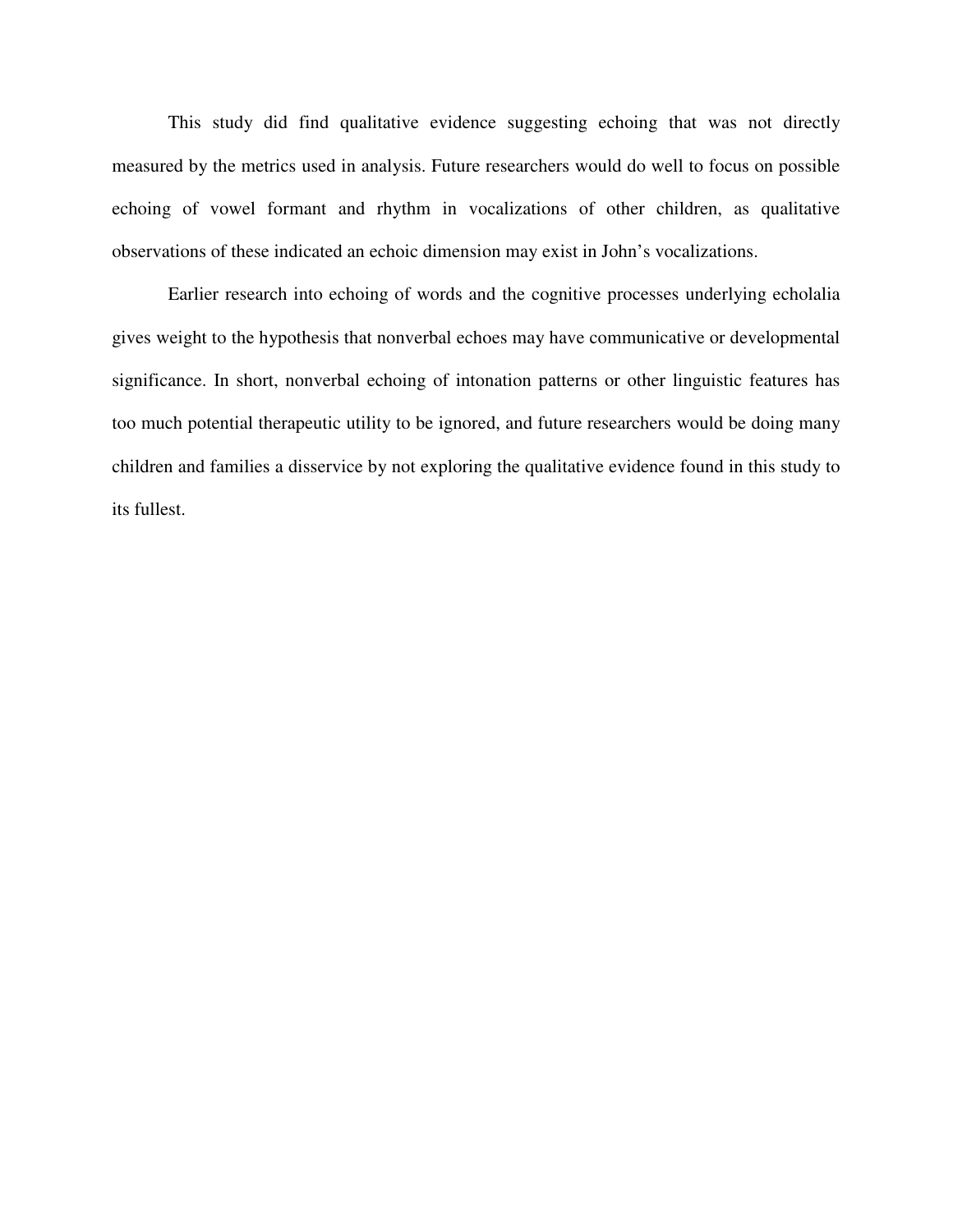### Works Cited

- *Diagnostic and statistical manual of mental disorders (DSM-IV)*. (1994). Washington, D.C.: American Psychiatric Association.
- Dore, J. (1974). A pragmatic description of early language development. *Journal of Psycholinguistic Research, 3*, 343-350.
- Fay, W. (1969). On the basis of autistic echolalia. *Journal of Communicative Disorders, 2*, 38- 47.
- Hergenhahn, B. and Olson, M. (2005). *An introduction to theories of learning* ( $7<sup>th</sup>$  ed.). Upper Saddle River, NJ: Pearson Education, Inc.
- Manning, A. and Katz, K. (1989). Language-learning patterns in echolalic children. *Child Language Teaching and Therapy, 5,* 249-261.
- McEvoy, R., Loveland, K., and Landry, S. (1988). The functions of immediate echolalia in autistic children: A developmental perspective. *Journal of Autism and Developmental Disorders, 18,* 657-667.
- Naus, M. and Halasz, F. Developmental perspectives on cognitive processing and semantic memory structure. In L. Cermak & I. Criak (Eds.), *Levels of processing in human memory*. Hillsdale, NJ: Lawrence Erlbaum.
- Prizant, B. (1983). Language Acquisition and Communicative Behavior in Autism: Toward an Understanding of the "Whole" of It. *Journal of Speech and Hearing Disorders, 48,* 286- 307.
- Prizant, B. and Duchan, J. (1981). The Functions of Immediate Echolalia in Autistic Children. *Journal of Speech and Hearing Disorders, 46,* 241-249.